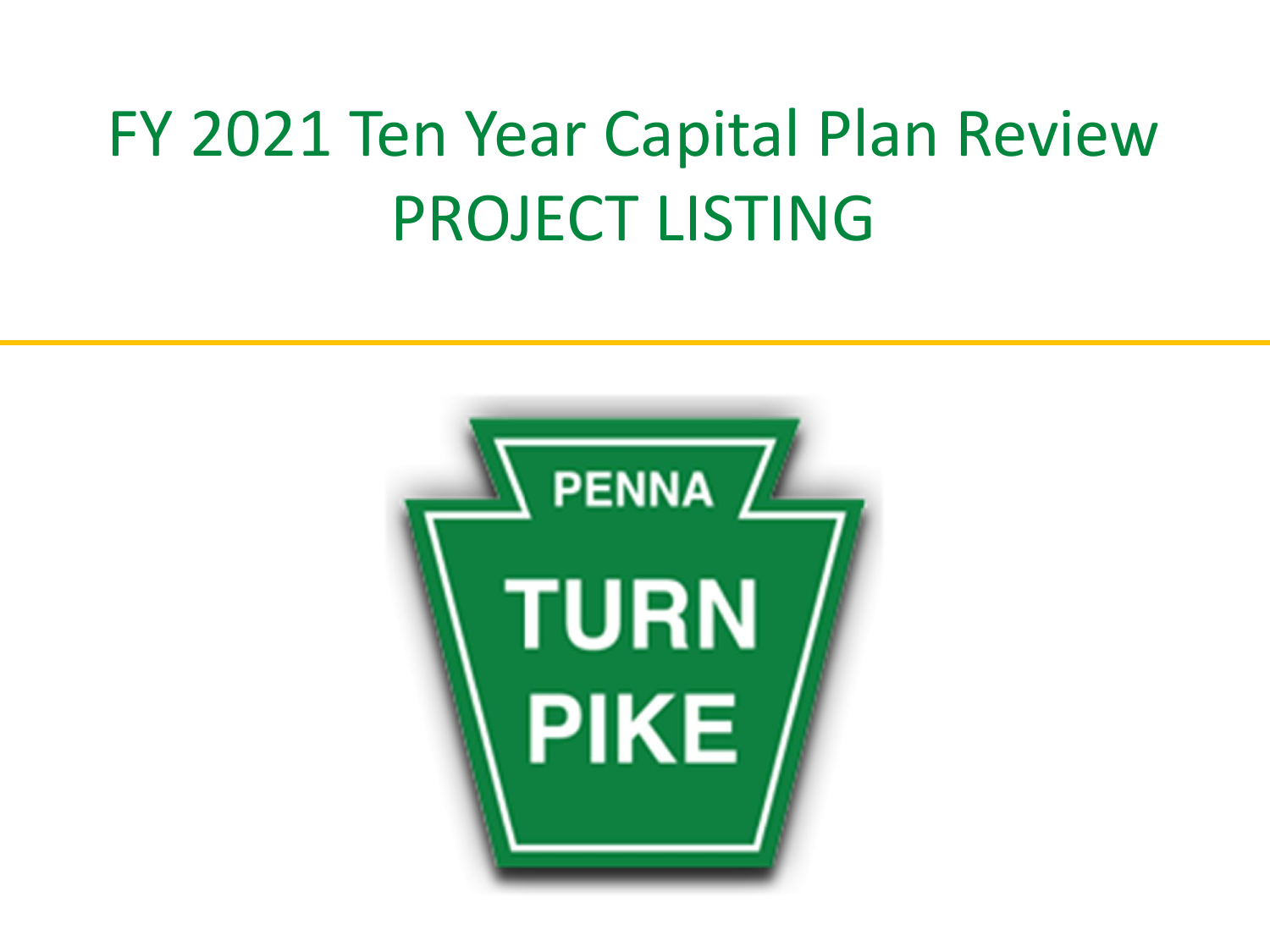|                        |                                   |               |             |              | FY 2021 Ten Year Capital Plan (YOE) |             |             |             |             |             |             |                                   |
|------------------------|-----------------------------------|---------------|-------------|--------------|-------------------------------------|-------------|-------------|-------------|-------------|-------------|-------------|-----------------------------------|
| Program                | Category                          | FY2021        | FY2022      | FY2023       | FY2024                              | FY2025      | FY2026      | FY2027      | FY2028      | FY2029      | FY2030      | <b>Total FINAL</b><br><b>PLAN</b> |
| Highw ay               | Roadw ay/Safety                   | 131,742,000   | 71,931,080  | 74,337,263   | 89.013.541                          | 103,614,341 | 73,683,460  | 106,222,892 | 103,383,197 | 87,901,176  | 90,538,211  | 932,367,162                       |
| Highw ay               | Bridge, Tunnels & Misc Structure  | 67,565,000    | 67,928,500  | 46,106,714   | 65,454,347                          | 63,489,952  | 74,761,585  | 76,526,812  | 78,404,459  | 92,334,871  | 95,104,917  | 727,677,158                       |
| Highw ay               | <b>Total Reconstruction</b>       | 126, 171, 300 | 161,514,300 | 213,756,561  | 136,536,239                         | 112,472,095 | 248,281,728 | 283,229,205 | 293,816,866 | 282,616,405 | 330,499,047 | 2,188,893,747                     |
| Highw ay               | Interchanges (w/o AET)            | 34,230,000    | 65,157,800  | 56,980,939   | 116,222,444                         | 173,395,887 | 51,541,325  | 12,250,977  | 1,672,628   | 456,037     | 469,718     | 512,377,756                       |
| Highw ay               | Highw ay Miscellaneous            | 21,930,569    | 28,089,926  | 41, 161, 223 | 37,847,037                          | 36,562,604  | 38,204,341  | 39,350,471  | 27,986,272  | 28,825,860  | 28,320,624  | 328,278,926                       |
| <b>Highway</b>         | Total (w/o AET)                   | 381,638,869   | 394,621,606 | 432,342,700  | 445,073,608                         | 489,534,880 | 486,472,440 | 517,580,356 | 505,263,423 | 492,134,349 | 544,932,518 | 4,689,594,749                     |
| <b>FEMO</b>            | Re-capitalization                 | 540,000       | 927,000     | 954,810      | 983,454                             | 1,012,958   | 1,043,347   | 1,074,647   | 1,106,886   | 1,140,093   | 1,174,296   | 9,957,491                         |
| <b>FEMO</b>            | Sustainment                       | 3,550,000     | 10,289,700  | 10,598,391   | 10,479,252                          | 10,793,629  | 11,117,438  | 11,450,962  | 11,794,490  | 15,441,927  | 15,905,185  | 111,420,975                       |
| <b>FEMO</b>            | Compliance                        | 2,500,000     | 1,648,000   | 3,941,244    | 3,753,517                           | 3,883,005   | 4,271,925   | 4,417,993   | 4,550,533   | 4,687,049   | 4,827,661   | 38,480,928                        |
| <b>FEMO</b>            | New Energy Initiative             | 8,839,136     | 2,301,160   | 2,370,195    | 2,113,483                           | 2,064,336   | 2,126,266   | 2,190,054   | 2,255,756   | 2,323,429   | 2,428,444   | 29,012,259                        |
| <b>FEMO</b>            | <b>Facilities Design</b>          | 7.035.000     | 19.142.550  | 23,880,859   | 15.778.978                          | 21.047.015  | 29,561,489  | 19.821.268  | 28.902.036  | 22,928,538  | 10.568.663  | 198,666,396                       |
| <b>FEMO</b>            | <b>Total</b>                      | 22,464,136    | 34,308,410  | 41,745,498   | 33,108,684                          | 38,800,944  | 48,120,465  | 38,954,925  | 48,609,702  | 46,521,037  | 34,904,248  | 387,538,049                       |
| <b>Fleet Equipment</b> | <b>Fleet Equipment</b>            | 17,523,797    | 12,996,025  | 15,298,178   | 15,757,123                          | 17,389,111  | 17,910,784  | 18,448,108  | 19,001,551  | 19,571,598  | 21,390,274  | 175,286,550                       |
| Technology             | Functional Business Softw are     | 17,162,420    | 4,279,103   | 8,752,425    | 7,922,271                           | 7,034,430   | 7,245,463   | 6,268,775   | 5,687,400   | 316,693     | 4,240,513   | 68,909,492                        |
| Technology             | Infrastructure HW / SW            | 9,220,249     | 17,398,535  | 15,877,695   | 12,971,598                          | 6,601,433   | 7,262,306   | 1,446,548   | 1,516,081   | 1,589,653   | 2,779,167   | 76,663,265                        |
| Technology             | Toll Collection / Operations      | 2,181,332     | 2,935,500   | 2,652,250    | 2,731,818                           | 2,813,772   | 2,666,330   | 2,746,320   | 368,962     | $\Omega$    | $\Omega$    | 19,096,284                        |
| <b>Technology</b>      | Total                             | 28,564,001    | 24,613,138  | 27,282,370   | 23,625,686                          | 16,449,635  | 17,174,100  | 10,461,643  | 7,572,444   | 1,906,345   | 7,019,680   | 164,669,041                       |
| EN-00115               | All Electronic Tolling Conversion | 18,500,000    | 25,750,000  | 67,897,600   | 69,934,528                          | 28,137,720  | 61,441,526  | 44,179,935  | 54,114,450  | 40,536,643  | 20,876,371  | 431,368,773                       |
|                        | <b>Grand Total (PSEXP)</b>        | 468,690,803   | 492,289,179 | 584,566,346  | 587,499,629                         | 590,312,290 | 631,119,315 | 629,624,967 | 634,561,570 | 600,669,972 | 629,123,092 | 5,848,457,162                     |
|                        | <b>Reimbursed Funds</b>           |               |             | $\Omega$     | 20,000,000                          | 20,000,000  |             |             |             |             | $\Omega$    | 40,000,000                        |
|                        | <b>Grand Total (PSNET)</b>        | 468,690,803   | 492,289,179 | 584,566,346  | 567,499,629                         | 570,312,290 | 631,119,315 | 629,624,967 | 634,561,570 | 600,669,972 | 629,123,092 | 5,808,457,162                     |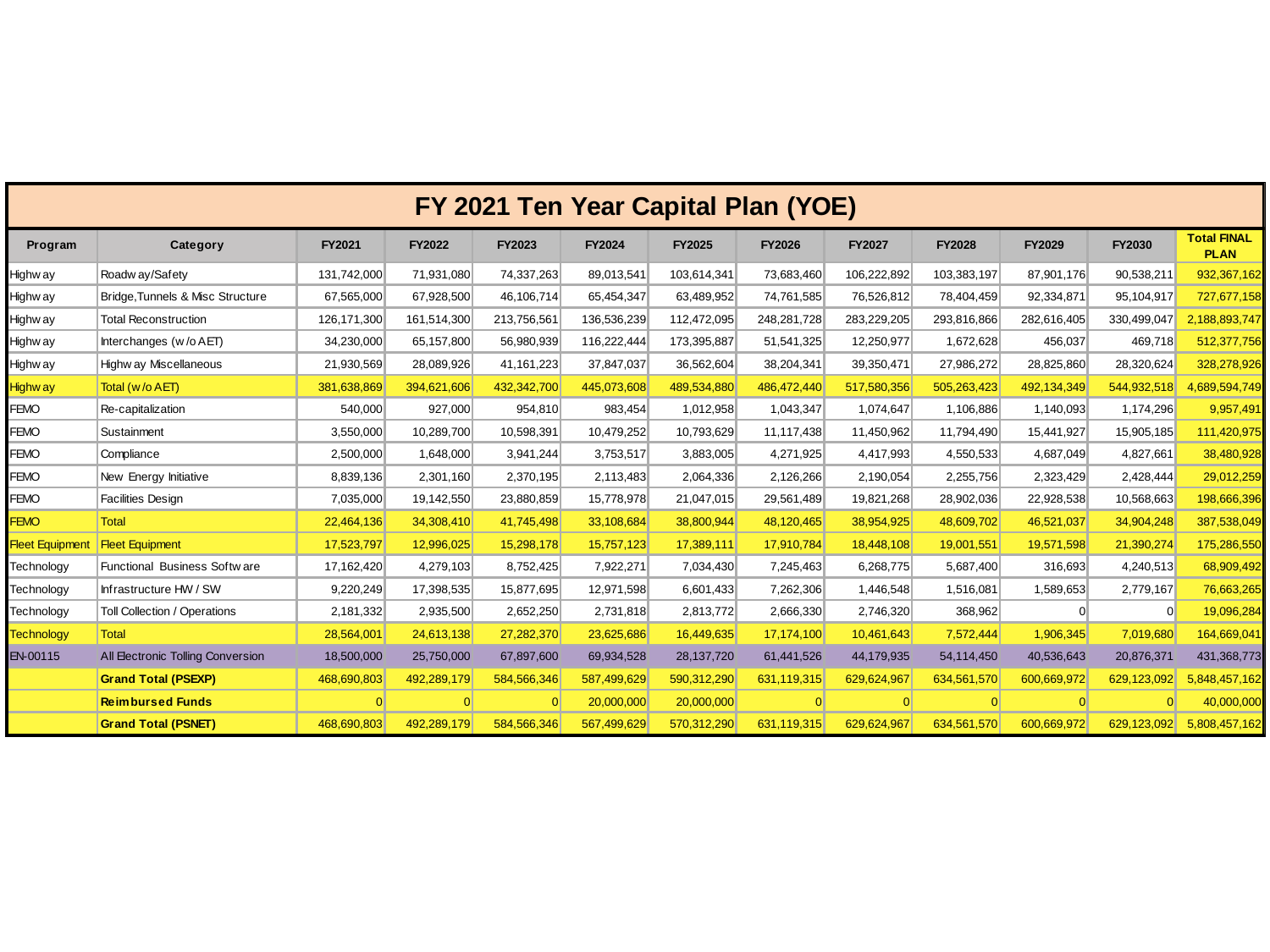### **FY 2021 Ten Year Capital Plan (YOE)**

| FY 2021 Ten Year Capital Plan (YOE) |                                    |                      |                                                                                                       |                       |                           |                      |                |                             |                            |                                    |                                    |                |                      |                          |
|-------------------------------------|------------------------------------|----------------------|-------------------------------------------------------------------------------------------------------|-----------------------|---------------------------|----------------------|----------------|-----------------------------|----------------------------|------------------------------------|------------------------------------|----------------|----------------------|--------------------------|
| Program                             | <b>Program Category</b>            | Project              | <b>Project Description</b>                                                                            | FY 2021               | FY 2022                   | FY 2023              | FY 2024        | FY 2025                     | FY 2026                    | FY 2027                            | FY 2028                            | FY 2029        | FY 2030              | <b>Overall Result</b>    |
| Highw ay                            | Roadw ay/Safety                    |                      | A-020.00R002 MP A20-A26 MicroSurfacing                                                                | 900,000               | 1,472,900                 | 0                    | $\Omega$       |                             | $\mathbf{0}$               | 0                                  | $\vert 0 \vert$                    | 0              |                      | 2,372,900                |
| Highw ay                            | Roadw ay/Safety                    |                      | A-043.77R001 Bituminous Overlay Quakertown I/C Maint                                                  | $\Omega$              | $\Omega$                  | $\vert 0 \vert$      | $\Omega$       | $\Omega$                    | $\Omega$                   | $\vert 0 \vert$                    | $\Omega$                           | $\overline{0}$ |                      |                          |
|                                     | Roadw ay/Safety                    |                      | A-059.00R003 Bituminous Overlay MP A59-A68 (Full)                                                     | 60,000                | $\overline{0}$            | $\Omega$             | $\overline{0}$ | $\Omega$                    | $\Omega$                   | $\mathbf{0}$                       | $\Omega$                           | $\overline{0}$ |                      | 60,000                   |
| Highw ay                            | Roadw ay/Safety                    | A-095.00R003         | Bituminous Overlay MP A95 - A101.3                                                                    | 8,920,000             | 0                         | $\Omega$             | $\Omega$       | $\Omega$                    | $\Omega$                   | $\Omega$                           | $\vert 0 \vert$                    | $\Omega$       |                      | 8,920,000                |
| Highw ay                            | Roadw ay/Safety                    |                      | A-095.00R004 MP A95-A98 Pavement Rehabilitation                                                       | 600,000               | $\overline{0}$            | 0                    | $\Omega$       | $\Omega$                    | $\mathbf{0}$               | 0                                  | $\Omega$                           | 0              |                      | 600,000                  |
| Highw ay                            | Roadw ay/Safety                    | A-104.00R001         | Bituminous Overlay MP A104-A115 & Wilkes                                                              | 60,000                | $\overline{0}$            | 0                    | $\Omega$       | $\vert 0 \vert$             | $\overline{0}$             | $\vert 0 \vert$                    | $\vert 0 \vert$                    | 0              |                      | 60,000                   |
| Highw ay<br>Highw ay                | Roadw ay/Safety                    |                      | A-120.40R002 MP A120-A128 Bituminous Overlay                                                          | 12,600,000            | 8,343,000                 | $\Omega$             | $\Omega$       | $\Omega$                    | $\Omega$                   | 0                                  | $\vert 0 \vert$                    | 0              |                      | 20,943,000               |
|                                     | Roadw ay/Safety                    |                      | B-031.00R001 MP B31.09-B35.07 Repair/Grinding                                                         | $\Omega$              | $\Omega$                  | $\Omega$             | $\Omega$       |                             | $\Omega$                   | $\Omega$                           | $\Omega$                           | $\overline{0}$ |                      | $\Omega$                 |
| Highw ay<br>Highw ay                | Roadw ay/Safety                    |                      | C-000.00R002 Bituminous Overlay, C0-1.5, S&S Rep, CMB                                                 | $\overline{0}$        | $\mathbf{0}$              | $\Omega$             | $\overline{0}$ | $\vert 0 \vert$             | $\overline{0}$             | $\vert 0 \vert$                    | $\vert 0 \vert$                    | $\overline{0}$ |                      | $\mathbf{0}$             |
| Highw ay                            | Roadw ay/Safety                    | EN-00028             | Access Ramp Construction - Systemwide                                                                 | $\Omega$              | $\Omega$                  | $\Omega$             | $\Omega$       |                             | $\Omega$                   | $\Omega$                           | $\Omega$                           | $\Omega$       |                      |                          |
| Highw ay                            | Roadw ay/Safety                    | EN-00033             | O/E Roadw ay Paving/Repairs - Systemwide                                                              | $\vert 0 \vert$       | 61,800                    | 19,557,692           | 13,724,651     | 14,136,391                  | 14,560,482                 | 14,997,297                         | 15,447,216                         | 15,910,632     | 16,387,951           | 124,784,112              |
| Highw ay                            | Roadw ay/Safety                    | EN-00039             | Mill and Pave Projects - Systemwide                                                                   | 200,000               | 206,000                   | 40,102,020           | 73,977,618     | 88,239,891                  | 57,847,776                 | 89,912,138                         | 86,583,120                         | 70,597,097     | 72,715,010           | 580,380,669              |
|                                     | Roadw ay/Safety                    | EN-00045             | Attenuator Replacement at Interchanges                                                                | $\Omega$              | 51,500                    | $\Omega$             | $\Omega$       |                             | $\Omega$                   | $\Omega$                           | $\Omega$                           | $\Omega$       |                      | 51,500                   |
| Highw ay                            | Roadw ay/Safety                    | EN-00145             | Northeast Ext. Roadw ay Rehab MP A75-122                                                              | 350,000               | 1,133,000                 | 1,166,990            | 1,202,000      | 1,238,060                   | 1,275,201                  | 1,313,458                          | 1,352,861                          | 1,393,447      | 1,435,251            | 11,860,267               |
| Highw ay                            | Roadw ay/Safety                    | EN-00160             | Conc Median Barrier Install-Systemwide                                                                | 2,520,000             | $\mathbf{0}$              | $\overline{0}$       | $\mathbf{0}$   | $\Omega$                    | $\Omega$                   | 0                                  | $\Omega$                           | $\overline{0}$ |                      | 2,520,000                |
| Highw ay                            | Roadw ay/Safety                    | EN-00192             |                                                                                                       | 50,000                | 103,000                   | 106,090              | 109,273        | $\Omega$                    | 0                          | 0                                  | $\Omega$                           | 0              |                      | 368,363                  |
| Highw ay                            |                                    | EN-00233             | <b>Truck Parking Improvement Study</b><br>CY 19 Open End Roadw ay Paving                              | 727,000               | $\overline{0}$            | $\Omega$             | $\Omega$       | $\Omega$                    | $\overline{0}$             | $\vert 0 \vert$                    | $\vert 0 \vert$                    | 0              |                      | 727,000                  |
| Highw ay                            | Roadw ay/Safety                    |                      |                                                                                                       |                       |                           | $\Omega$             | $\Omega$       | $\Omega$                    | $\Omega$                   | 0                                  | $\vert 0 \vert$                    | 0              |                      |                          |
| Highw ay                            | Roadw ay/Safety                    | EN-00250<br>EN-00251 | CY 20 Open End Roadway Paving                                                                         | 15,845,000<br>100,000 | 1,083,560<br>$\Omega$     | 0                    | $\Omega$       | $\Omega$                    | $\Omega$                   | 0                                  | $\vert 0 \vert$                    | 0              |                      | 16,928,560<br>100,000    |
| Highw ay                            | Roadw ay/Safety                    | EN-00274             | DSN FY 20 O/E Engineering Services                                                                    |                       | 103,000                   | $\Omega$             | $\overline{0}$ | $\Omega$                    | $\overline{0}$             | $\vert 0 \vert$                    | $\vert 0 \vert$                    | $\overline{0}$ |                      | 193,000                  |
| Highw ay                            | Roadw ay/Safety                    | EN-00277             | MP A116 Access Ramp Construction                                                                      | 90,000<br>60,000      | $\mathbf{0}$              | $\Omega$             | $\Omega$       | $\Omega$                    | $\mathbf{0}$               | 0                                  | $\vert 0 \vert$                    | $\overline{0}$ |                      | 60,000                   |
| Highw ay                            | Roadw ay/Safety                    | G-007.10R001         | CY 21 Open End Roadw ay Paving<br>Bituminous Overlay Greensburg Maint.                                | 75,000                | $\overline{0}$            | $\overline{0}$       | $\Omega$       | $\Omega$                    | 0                          | 0                                  | $\vert 0 \vert$                    | 0              |                      | 75,000                   |
| Highw ay                            | Roadw ay/Safety                    |                      |                                                                                                       |                       | $\mathbf{0}$              | $\Omega$             | $\overline{0}$ | $\Omega$                    | $\overline{0}$             | $\vert 0 \vert$                    | $\vert 0 \vert$                    | 0              |                      |                          |
| Highw ay                            | Roadw ay/Safety                    | M-000.00R001         | Concrete Repairs MP M0.0 - M8.3                                                                       | 55,000<br>$\Omega$    | $\overline{0}$            |                      | $\Omega$       | $\Omega$                    | $\Omega$                   | $\Omega$                           | $\vert 0 \vert$                    | $\Omega$       |                      | 55,000                   |
| Highw ay                            | Roadw ay/Safety                    | M-013.00R001         | Diamond Grinding MP M13 - M30                                                                         |                       |                           | 63,654<br>$\Omega$   | $\Omega$       | $\Omega$                    | $\Omega$                   | $\mathbf{0}$                       | $\Omega$                           | $\overline{0}$ |                      | 63,654                   |
| Highw ay                            | Roadw ay/Safety                    |                      | M-034.90R001 Concrete Repair MP M34.86-36.93                                                          | 4,670,000             | 5,582,600<br>$\mathbf{0}$ | $\overline{0}$       | $\overline{0}$ | $\vert 0 \vert$             | $\overline{0}$             | $\vert 0 \vert$                    | $\vert 0 \vert$                    | 0              |                      | 10,252,600<br>14,290,000 |
| Highw ay                            | Roadw ay/Safety                    | T-002.30R001         | Bituminous Overlay, MP 2.3-9.3 (SMA)                                                                  | 14,290,000            |                           | $\Omega$             | $\Omega$       | $\Omega$                    | $\Omega$                   | $\Omega$                           |                                    |                |                      |                          |
| Highw ay                            | Roadw ay/Safety                    | T-009.00R001         | Bituminous Resurfacing MP9 - 19                                                                       | 18,550,000            | 2,379,300                 | 0                    | $\overline{0}$ | $\Omega$                    | $\Omega$                   |                                    | $\vert 0 \vert$<br>$\vert 0 \vert$ | 0              |                      | 20,929,300               |
| Highw ay                            | Roadw ay/Safety                    |                      | T-047.00R001 Bit Resurfacing, Allegheny Val IC, 47.73                                                 | 3,690,000             | $\mathbf{0}$              | 0                    | $\Omega$       | $\overline{0}$              | 0                          | 0 <br>$\vert 0 \vert$              | $\vert 0 \vert$                    | 0 <br> 0       |                      | 3,690,000                |
| Highw ay                            | Roadw ay/Safety                    |                      | T-047.00R002 MP 47-56 Asphalt Resurfacing                                                             | 60,000                | 247,200<br>$\Omega$       | $\Omega$             | $\Omega$       | $\Omega$                    | $\Omega$                   | $\vert 0 \vert$                    | $\vert 0 \vert$                    | 0              |                      | 307,200<br>5,265,000     |
| Highw ay                            | Roadw ay/Safety                    | T-057.00R002         | Bituminous Overlay MP 57 - 67                                                                         | 5,265,000             |                           | $\Omega$             | $\Omega$       |                             | $\Omega$                   | $\mathbf{0}$                       | $\Omega$                           | $\mathbf{0}$   |                      |                          |
| Highw ay                            | Roadw ay/Safety                    |                      | T-067.00R002 Bituminous Overlay MP 67-75 SMA & New                                                    | 1,105,000             | 2,270,120                 |                      | $\overline{0}$ |                             |                            |                                    |                                    |                |                      | 3,375,120                |
| Highw ay                            | Roadw ay/Safety                    |                      | T-085.00R003 Bituminous Overlay, MP 85-94 & Slope Reh                                                 | 9,990,000             | $\mathbf{0}$              | $\overline{0}$<br> 0 | $\Omega$       | $\vert 0 \vert$<br>$\Omega$ | $\overline{0}$<br>$\Omega$ | $\vert 0 \vert$<br>$\vert 0 \vert$ | $\vert 0 \vert$<br>$\vert 0 \vert$ | 0 <br> 0       |                      | 9,990,000<br>101,200     |
| Highw ay                            | Roadw ay/Safety                    |                      | T-094.00R002 MP 94-99 Asphalt Resurfacing                                                             | 60,000<br>$\Omega$    | 41,200                    | 0                    | $\overline{0}$ | $\Omega$                    | 0                          | $\vert 0 \vert$                    | $\vert 0 \vert$                    | 0              |                      | 247,200                  |
| Highw ay                            | Roadw ay/Safety                    |                      | T-109.00R003 Shoulder and Slope Repairs, MP 109-123                                                   | $\Omega$              | 247,200<br>$\overline{0}$ | 0                    | $\Omega$       | $\Omega$                    | 0                          | $\mathbf{0}$                       | $\vert 0 \vert$                    | 0              |                      | $\mathbf{0}$             |
| Highw ay                            | Roadw ay/Safety                    |                      | T-123.00R001 Bituminous Surfacing MP 123-128<br>T-129.30R001 Shoulder and Slope Repairs, MP 129.3-130 | 540,000               | $\Omega$                  | $\Omega$             | $\Omega$       |                             |                            | $\Omega$                           |                                    |                |                      | 540,000                  |
| Highw ay                            | Roadw ay/Safety                    |                      |                                                                                                       |                       |                           |                      |                |                             |                            |                                    |                                    |                |                      |                          |
| Highw ay                            | Roadw ay/Safety                    |                      | T-142.00R002 Bituminous Overlay, MP 142-149                                                           | 240,000               | 1,086,650                 | 0                    | $\overline{0}$ | $\vert 0 \vert$             | 0                          | 0                                  | $\vert 0 \vert$                    | 0              |                      | 1,326,650                |
| Highw ay                            | Roadw ay/Safety                    |                      | T-148.50R001 Shoulder and Slope Repairs, MP 148.5-159                                                 | 7,495,000             | 4,866,750                 | 0                    | 0              | $\vert 0 \vert$<br>$\Omega$ | 0                          | $\vert 0 \vert$<br>$\vert 0 \vert$ | $\vert 0 \vert$<br>$\vert 0 \vert$ | 0              |                      | 12,361,750               |
| Highw ay                            | Roadw ay/Safety                    |                      | T-161.50R001 MP C0-1.5 Shoulder & Slope Repair                                                        | 60,000                | 0 <br> 0                  | 0 <br> 0             | 0 <br> 0       | $\overline{0}$              | 0                          | $\overline{0}$                     | $\vert 0 \vert$                    | 0              |                      | 60,000                   |
| Highw ay                            | Roadw ay/Safety                    |                      | T-172.27R001 Sideling Hill SP Auxiliary Truck Parking                                                 | 150,000               | 0                         | 0                    | 0              | $\vert 0 \vert$             | 0                          |                                    | $\vert 0 \vert$                    | 0 <br> 0       | $\Omega$             | 150,000                  |
| Highw ay                            | Roadw ay/Safety                    |                      | T-174.00R002 Shoulder and Slope Repairs, MP 174-180                                                   | 525,000               |                           |                      |                |                             | 0                          | 0                                  |                                    |                |                      | 525,000                  |
| Highw ay                            | Roadw ay/Safety                    |                      | T-180.00R002 MP 180-184 Asphalt Resurfacing                                                           | 60,000                | 0                         | 0 <br> 0             | 0 <br> 0       | $\Omega$<br>$\overline{0}$  | 0                          | 0 <br> 0                           | $\vert 0 \vert$<br>$\vert 0 \vert$ | 0              | $\Omega$<br>$\Omega$ | 60,000                   |
| Highw ay                            | Roadw ay/Safety                    |                      | T-197.00R001 Bituminous Overlay MP 197-202 SMA, Blue                                                  | 200,000               | 0 <br> 0                  |                      | $\overline{0}$ | $\vert 0 \vert$             | 0                          | $\vert 0 \vert$                    | $\vert 0 \vert$                    | 0              |                      | 200,000                  |
| Highw ay                            | Roadw ay/Safety                    |                      | T-215.00R001 Bituminous Overlay MP 215-220 SMA, Repro                                                 | 60,000                |                           | 0 <br> 0             |                | $\vert 0 \vert$             | 0 <br> 0                   |                                    | 0                                  | 0              | $\Omega$             | 60,000                   |
| Highw ay                            | Roadw ay/Safety<br>Roadw ay/Safety |                      | T-226.00R002 Bituminous Overlay MP 226-235, Repro 228                                                 | 1,250,000<br>60,000   | 15,244,000<br> 0          | 0                    | 0 <br> 0       | 0                           | 0                          | 0 <br> 0                           | 0                                  | 0 <br> 0       | $\Omega$             | 16,494,000<br>60,000     |
| Highw ay                            |                                    |                      | T-235.00R002 MP 235-242 Asphalt Resurfacing                                                           |                       |                           |                      |                |                             |                            |                                    |                                    |                |                      |                          |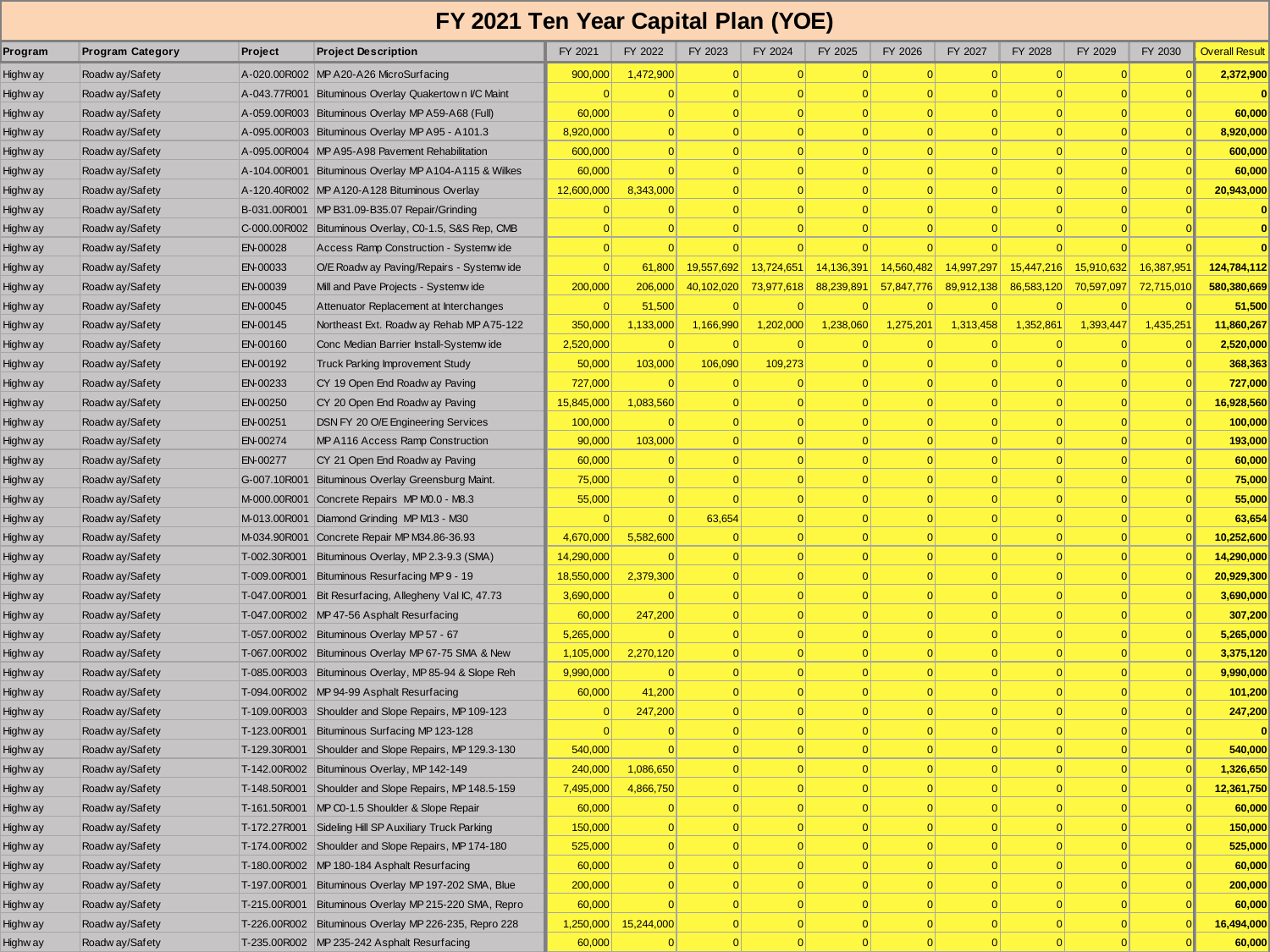# **FY 2021 Ten Year Capital Plan (YOE)**

| Program<br>Highw ay<br>Highw ay<br>Highw ay<br>Highw ay<br>Highw ay<br>Highw ay<br>Highw ay<br>Highw ay<br>Highw ay<br>Highw ay<br>Highw ay<br>Highw ay<br>Highw ay<br>Highw ay<br>Highw ay<br>Highw ay<br>Highw ay<br>Highw ay<br>Highw ay<br>Highw ay<br>Highw ay<br>Highw ay | <b>Program Category</b><br>Roadw ay/Safety<br>Roadw ay/Safety<br>Roadw ay/Safety<br>Roadw ay/Safety<br>Roadw ay/Safety<br>Roadw ay/Safety<br>Roadw ay/Safety<br>Roadw ay/Safety<br>Roadw ay/Safety<br>Roadw ay/Safety<br>Roadw ay/Safety<br>Roadw ay/Safety<br>Roadw ay/Safety<br>Bridge, Tunnels & Misc Structure   A-043.91S001   Rehabilitation of Ramp Bridge NB-216<br>Bridge, Tunnels & Misc Structure A-051.36S002 Design (NB-326/327/328 Bridge Painting) | Project<br>T-246.00R001<br>T-249.70R001<br>T-258.77R001<br><b>Result</b> | FY 2021 Ten Year Capital Plan (YOE)<br><b>Project Description</b><br>MP 246-255 Asphalt Resurfacing<br>Highspire SP Auxiliary Truck Parking<br>Lawn Service Plaza Auxiliary Truck Parki<br>T-282.00R002 MP 282-292 Bituminous Overlay<br>T-292.00R002 Bituminous Overlay, MP 292-299<br>T-299.00R002 Bituminous Overlay, MP 299-306<br>T-306.00R003 MP 306-312 Asphalt Resurfacing<br>T-312.00R002 Bituminous Overlay MP 312-319 Full Depth<br>T-333.28R001 Bit Overlay NorrisIC MP333.28 & MPA20-26<br>T-334.00R002   Bituminous Overlay, MP 334-340, CMB, Ft<br>T-345.00R001 MP 345-355 Asphalt Resurfacing | FY 2021<br>60,000<br>100,000<br>215,000<br>5,375,000<br>1,210,000<br>7,875,000<br>60,000<br>545,000<br>200,000<br>4,310,000 | FY 2022<br>$\Omega$<br>1,287,500<br>$\vert 0 \vert$<br>$\Omega$<br>5,623,800<br>$\Omega$<br>$\Omega$<br>10,660,500<br>$\Omega$ | FY 2023<br>$\Omega$<br>5,649,293<br>$\mathbf 0$<br>$\Omega$<br>5,463,635<br>$\vert 0 \vert$<br>$\Omega$ | FY 2024<br> 0 <br>$\Omega$<br>$\overline{0}$<br>$\Omega$<br>$\Omega$<br> 0 <br>$\Omega$ | FY 2025<br>$\Omega$<br>$\Omega$ | FY 2026<br>$\overline{0}$<br> 0 <br>$\overline{0}$<br>$\Omega$<br>$\Omega$<br>$\overline{0}$ | FY 2027<br> 0 <br>$\Omega$<br>$\mathbf{0}$<br> 0 <br>$\Omega$<br> 0 | FY 2028<br>$\Omega$<br>$\Omega$<br>$\Omega$<br>$\Omega$<br>$\Omega$ | FY 2029<br> 0 <br>$\mathbf{0}$<br>$\mathbf{0}$<br>$\overline{0}$<br> 0 | FY 2030    | <b>Overall Result</b><br>60,000<br>7,036,793<br>215,000 |
|---------------------------------------------------------------------------------------------------------------------------------------------------------------------------------------------------------------------------------------------------------------------------------|-------------------------------------------------------------------------------------------------------------------------------------------------------------------------------------------------------------------------------------------------------------------------------------------------------------------------------------------------------------------------------------------------------------------------------------------------------------------|--------------------------------------------------------------------------|---------------------------------------------------------------------------------------------------------------------------------------------------------------------------------------------------------------------------------------------------------------------------------------------------------------------------------------------------------------------------------------------------------------------------------------------------------------------------------------------------------------------------------------------------------------------------------------------------------------|-----------------------------------------------------------------------------------------------------------------------------|--------------------------------------------------------------------------------------------------------------------------------|---------------------------------------------------------------------------------------------------------|-----------------------------------------------------------------------------------------|---------------------------------|----------------------------------------------------------------------------------------------|---------------------------------------------------------------------|---------------------------------------------------------------------|------------------------------------------------------------------------|------------|---------------------------------------------------------|
|                                                                                                                                                                                                                                                                                 |                                                                                                                                                                                                                                                                                                                                                                                                                                                                   |                                                                          |                                                                                                                                                                                                                                                                                                                                                                                                                                                                                                                                                                                                               |                                                                                                                             |                                                                                                                                |                                                                                                         |                                                                                         |                                 |                                                                                              |                                                                     |                                                                     |                                                                        |            |                                                         |
|                                                                                                                                                                                                                                                                                 |                                                                                                                                                                                                                                                                                                                                                                                                                                                                   |                                                                          |                                                                                                                                                                                                                                                                                                                                                                                                                                                                                                                                                                                                               |                                                                                                                             |                                                                                                                                |                                                                                                         |                                                                                         |                                 |                                                                                              |                                                                     |                                                                     |                                                                        |            |                                                         |
|                                                                                                                                                                                                                                                                                 |                                                                                                                                                                                                                                                                                                                                                                                                                                                                   |                                                                          |                                                                                                                                                                                                                                                                                                                                                                                                                                                                                                                                                                                                               |                                                                                                                             |                                                                                                                                |                                                                                                         |                                                                                         |                                 |                                                                                              |                                                                     |                                                                     |                                                                        |            |                                                         |
|                                                                                                                                                                                                                                                                                 |                                                                                                                                                                                                                                                                                                                                                                                                                                                                   |                                                                          |                                                                                                                                                                                                                                                                                                                                                                                                                                                                                                                                                                                                               |                                                                                                                             |                                                                                                                                |                                                                                                         |                                                                                         |                                 |                                                                                              |                                                                     |                                                                     |                                                                        |            |                                                         |
|                                                                                                                                                                                                                                                                                 |                                                                                                                                                                                                                                                                                                                                                                                                                                                                   |                                                                          |                                                                                                                                                                                                                                                                                                                                                                                                                                                                                                                                                                                                               |                                                                                                                             |                                                                                                                                |                                                                                                         |                                                                                         |                                 |                                                                                              |                                                                     |                                                                     |                                                                        |            | 5,375,000                                               |
|                                                                                                                                                                                                                                                                                 |                                                                                                                                                                                                                                                                                                                                                                                                                                                                   |                                                                          |                                                                                                                                                                                                                                                                                                                                                                                                                                                                                                                                                                                                               |                                                                                                                             |                                                                                                                                |                                                                                                         |                                                                                         |                                 |                                                                                              |                                                                     |                                                                     |                                                                        |            | 12,297,435                                              |
|                                                                                                                                                                                                                                                                                 |                                                                                                                                                                                                                                                                                                                                                                                                                                                                   |                                                                          |                                                                                                                                                                                                                                                                                                                                                                                                                                                                                                                                                                                                               |                                                                                                                             |                                                                                                                                |                                                                                                         |                                                                                         |                                 |                                                                                              |                                                                     | $\Omega$                                                            | $\mathbf{0}$                                                           |            | 7,875,000                                               |
|                                                                                                                                                                                                                                                                                 |                                                                                                                                                                                                                                                                                                                                                                                                                                                                   |                                                                          |                                                                                                                                                                                                                                                                                                                                                                                                                                                                                                                                                                                                               |                                                                                                                             |                                                                                                                                |                                                                                                         |                                                                                         |                                 | $\Omega$                                                                                     | $\Omega$                                                            | $\Omega$                                                            | $\overline{0}$                                                         |            | 60,000                                                  |
|                                                                                                                                                                                                                                                                                 |                                                                                                                                                                                                                                                                                                                                                                                                                                                                   |                                                                          |                                                                                                                                                                                                                                                                                                                                                                                                                                                                                                                                                                                                               |                                                                                                                             |                                                                                                                                | $\Omega$                                                                                                | $\Omega$                                                                                |                                 | $\Omega$                                                                                     | $\Omega$                                                            | $\Omega$                                                            | $\mathbf{0}$                                                           |            | 11,205,500                                              |
|                                                                                                                                                                                                                                                                                 |                                                                                                                                                                                                                                                                                                                                                                                                                                                                   |                                                                          |                                                                                                                                                                                                                                                                                                                                                                                                                                                                                                                                                                                                               |                                                                                                                             |                                                                                                                                | $\vert 0 \vert$                                                                                         | 0                                                                                       | $\Omega$                        | $\overline{0}$                                                                               | 0                                                                   | $\Omega$                                                            | $\mathbf{0}$                                                           |            | 200,000                                                 |
|                                                                                                                                                                                                                                                                                 |                                                                                                                                                                                                                                                                                                                                                                                                                                                                   |                                                                          |                                                                                                                                                                                                                                                                                                                                                                                                                                                                                                                                                                                                               |                                                                                                                             | 9,836,500                                                                                                                      | 2,227,890                                                                                               | 0                                                                                       | $\Omega$                        | 0                                                                                            | 0                                                                   | 0                                                                   | 0                                                                      |            | 16,374,390                                              |
|                                                                                                                                                                                                                                                                                 |                                                                                                                                                                                                                                                                                                                                                                                                                                                                   |                                                                          |                                                                                                                                                                                                                                                                                                                                                                                                                                                                                                                                                                                                               | 60,000                                                                                                                      |                                                                                                                                | $\Omega$                                                                                                | 0                                                                                       | $\Omega$                        | $\Omega$                                                                                     | $\Omega$                                                            | $\Omega$                                                            | 0                                                                      |            | 60,000                                                  |
|                                                                                                                                                                                                                                                                                 |                                                                                                                                                                                                                                                                                                                                                                                                                                                                   |                                                                          | T-353.00R002 Conc. Median Barrier Install, MP353-355                                                                                                                                                                                                                                                                                                                                                                                                                                                                                                                                                          | 200,000                                                                                                                     | $\Omega$                                                                                                                       | $\vert 0 \vert$                                                                                         | 0                                                                                       |                                 | $\Omega$                                                                                     | 0                                                                   | $\Omega$                                                            | $\overline{0}$                                                         |            | 200,000                                                 |
|                                                                                                                                                                                                                                                                                 |                                                                                                                                                                                                                                                                                                                                                                                                                                                                   |                                                                          |                                                                                                                                                                                                                                                                                                                                                                                                                                                                                                                                                                                                               | 131,742,000                                                                                                                 | 71,931,080                                                                                                                     | 74,337,263                                                                                              |                                                                                         | 89,013,541 103,614,341          |                                                                                              | 73,683,460 106,222,892 103,383,197                                  |                                                                     | 87.901.176                                                             | 90.538.21  | 932,367,162                                             |
|                                                                                                                                                                                                                                                                                 |                                                                                                                                                                                                                                                                                                                                                                                                                                                                   |                                                                          |                                                                                                                                                                                                                                                                                                                                                                                                                                                                                                                                                                                                               | 325,000                                                                                                                     | $\Omega$                                                                                                                       | $\Omega$                                                                                                | $\Omega$                                                                                |                                 | $\overline{0}$                                                                               | $\Omega$                                                            | $\Omega$                                                            | $\mathbf{0}$                                                           |            | 325,000                                                 |
|                                                                                                                                                                                                                                                                                 |                                                                                                                                                                                                                                                                                                                                                                                                                                                                   |                                                                          |                                                                                                                                                                                                                                                                                                                                                                                                                                                                                                                                                                                                               | 1,150,000                                                                                                                   | $\Omega$                                                                                                                       | $\vert 0 \vert$                                                                                         | 0                                                                                       | $\Omega$                        | 0                                                                                            | 0                                                                   | $\Omega$                                                            | $\mathbf{0}$                                                           |            | 1,150,000                                               |
|                                                                                                                                                                                                                                                                                 |                                                                                                                                                                                                                                                                                                                                                                                                                                                                   |                                                                          | Bridge, Tunnels & Misc Structure   A-059.22S001   NB-363 Rapid Mainline Replacement                                                                                                                                                                                                                                                                                                                                                                                                                                                                                                                           | 170,000                                                                                                                     | 103,000                                                                                                                        | 0                                                                                                       | 0                                                                                       |                                 | $\overline{0}$                                                                               | $\Omega$                                                            | 0                                                                   | 0                                                                      |            | 273,000                                                 |
|                                                                                                                                                                                                                                                                                 |                                                                                                                                                                                                                                                                                                                                                                                                                                                                   |                                                                          | Bridge, Tunnels & Misc Structure   A-059.41S001   NB-364/NB-376 Rapid Mainline Replacement                                                                                                                                                                                                                                                                                                                                                                                                                                                                                                                    | 100,000                                                                                                                     | 309,000                                                                                                                        | 530,450                                                                                                 | 437,091                                                                                 | 7,203,256                       | 7,419,354                                                                                    | 7,641,935                                                           | $\Omega$                                                            | 0                                                                      |            | 23,641,086                                              |
|                                                                                                                                                                                                                                                                                 |                                                                                                                                                                                                                                                                                                                                                                                                                                                                   |                                                                          | Bridge, Tunnels & Misc Structure   A-070.26S006   2021 Lehigh Tunnel In-Depth Insp/Rehab                                                                                                                                                                                                                                                                                                                                                                                                                                                                                                                      | 0                                                                                                                           | $\Omega$                                                                                                                       | $\vert 0 \vert$                                                                                         | 546,364                                                                                 | 1,012,958                       | 579,637                                                                                      | $\Omega$                                                            | $\Omega$                                                            | $\mathbf{0}$                                                           |            | 2,138,958                                               |
|                                                                                                                                                                                                                                                                                 |                                                                                                                                                                                                                                                                                                                                                                                                                                                                   |                                                                          | Bridge, Tunnels & Misc Structure A-072.52S001 MP A72.52 NB-605 Mainline Replacement                                                                                                                                                                                                                                                                                                                                                                                                                                                                                                                           | 100,000                                                                                                                     | 412,000                                                                                                                        | 530,450                                                                                                 | 437,091                                                                                 | 112,551                         | 0                                                                                            | $\Omega$                                                            | $\Omega$                                                            | $\mathbf{0}$                                                           |            | 1,592,092                                               |
|                                                                                                                                                                                                                                                                                 |                                                                                                                                                                                                                                                                                                                                                                                                                                                                   |                                                                          | Bridge, Tunnels & Misc Structure   A-083.88S001   MP A-83.88 NB-550 OH Replacement                                                                                                                                                                                                                                                                                                                                                                                                                                                                                                                            | 100,000                                                                                                                     | 309,000                                                                                                                        | 530,450                                                                                                 | 218,545                                                                                 | $\Omega$                        | $\overline{0}$                                                                               | 0                                                                   | $\Omega$                                                            | $\mathbf{0}$                                                           |            | 1,157,995                                               |
|                                                                                                                                                                                                                                                                                 |                                                                                                                                                                                                                                                                                                                                                                                                                                                                   |                                                                          | Bridge, Tunnels & Misc Structure   A-088.59S001   NB-610 Haw k Falls Bridge Replacement                                                                                                                                                                                                                                                                                                                                                                                                                                                                                                                       | 250,000                                                                                                                     | 206,000                                                                                                                        | $\mathbf 0$                                                                                             | $\mathbf{0}$                                                                            | $\Omega$                        | $\overline{0}$                                                                               | 0                                                                   | $\Omega$                                                            | $\mathbf{0}$                                                           |            | 456,000                                                 |
|                                                                                                                                                                                                                                                                                 |                                                                                                                                                                                                                                                                                                                                                                                                                                                                   |                                                                          | Bridge, Tunnels & Misc Structure   A-099.00S001   Bridge Rehabilitations MP A-99 to A-128                                                                                                                                                                                                                                                                                                                                                                                                                                                                                                                     | 2,100,000                                                                                                                   | $\Omega$                                                                                                                       | $\Omega$                                                                                                | $\Omega$                                                                                |                                 | 0                                                                                            | 0                                                                   | $\Omega$                                                            | 0                                                                      |            | 2,100,000                                               |
| Highw ay                                                                                                                                                                                                                                                                        |                                                                                                                                                                                                                                                                                                                                                                                                                                                                   |                                                                          | Bridge, Tunnels & Misc Structure A-105.11S001 NB-637/NB-638 Overhead Bridge Replacemnt                                                                                                                                                                                                                                                                                                                                                                                                                                                                                                                        | 250,000                                                                                                                     | 412,000                                                                                                                        | 2,493,115                                                                                               | 10,708,725                                                                              | 5,965,197                       | $\overline{0}$                                                                               | 0                                                                   | $\Omega$                                                            | $\mathbf{0}$                                                           |            | 19,829,036                                              |
| Highw ay                                                                                                                                                                                                                                                                        | Bridge, Tunnels & Misc Structure   A-110.00S001   Widen/redeck Mainline NB-647                                                                                                                                                                                                                                                                                                                                                                                    |                                                                          |                                                                                                                                                                                                                                                                                                                                                                                                                                                                                                                                                                                                               | 150,000                                                                                                                     | 257,500                                                                                                                        | 530,450                                                                                                 | 546,364                                                                                 | 405,183                         | $\Omega$                                                                                     | $\Omega$                                                            | $\Omega$                                                            | $\mathbf{0}$                                                           |            | 1,889,497                                               |
| Highw ay                                                                                                                                                                                                                                                                        |                                                                                                                                                                                                                                                                                                                                                                                                                                                                   |                                                                          | Bridge, Tunnels & Misc Structure A-130.23S001 MP A130.23 NB-751 Mainline Replacement                                                                                                                                                                                                                                                                                                                                                                                                                                                                                                                          | 9,600,000                                                                                                                   | 3,759,500                                                                                                                      | $\vert 0 \vert$                                                                                         | 0                                                                                       |                                 | $\Omega$                                                                                     | $\Omega$                                                            | $\Omega$                                                            | $\overline{0}$                                                         |            | 13,359,500                                              |
| Highw ay                                                                                                                                                                                                                                                                        | Bridge, Tunnels & Misc Structure EN-00050                                                                                                                                                                                                                                                                                                                                                                                                                         |                                                                          | Biennial Bridge Inspection - Systemwide                                                                                                                                                                                                                                                                                                                                                                                                                                                                                                                                                                       | 50,000                                                                                                                      | 51,500                                                                                                                         | 2,333,980                                                                                               | 2,403,999                                                                               | 2,476,119                       | 2,550,403                                                                                    | 2,626,915                                                           | 2,705,723                                                           | 2,786,894                                                              | 2,870,501  | 20,856,034                                              |
| Highw ay                                                                                                                                                                                                                                                                        | Bridge, Tunnels & Misc Structure EN-00051                                                                                                                                                                                                                                                                                                                                                                                                                         |                                                                          | Bridge Painting - Systemwide                                                                                                                                                                                                                                                                                                                                                                                                                                                                                                                                                                                  | 0                                                                                                                           | $\Omega$                                                                                                                       | 1,060,900                                                                                               | 1,092,727                                                                               | 1,125,509                       | 1,159,274                                                                                    | 1,194,052                                                           | 2,459,748                                                           | 2,533,540                                                              | 2,609,546  | 13,235,296                                              |
| Highw ay                                                                                                                                                                                                                                                                        | Bridge, Tunnels & Misc Structure EN-00052                                                                                                                                                                                                                                                                                                                                                                                                                         |                                                                          | Open-End Bridge Repairs - Systemwide                                                                                                                                                                                                                                                                                                                                                                                                                                                                                                                                                                          | 0                                                                                                                           | $\Omega$                                                                                                                       | $\Omega$                                                                                                | $\Omega$                                                                                | 9,904,478                       | 10,201,612                                                                                   | 10,507,660                                                          | 12,298,739                                                          | 12,667,701                                                             | 13,047,732 | 68,627,921                                              |
| Highw ay                                                                                                                                                                                                                                                                        | Bridge, Tunnels & Misc Structure EN-00054                                                                                                                                                                                                                                                                                                                                                                                                                         |                                                                          | Bridge Projects - Systemwide                                                                                                                                                                                                                                                                                                                                                                                                                                                                                                                                                                                  | 0                                                                                                                           | $\Omega$                                                                                                                       | 0                                                                                                       | 16,827,996                                                                              | 21,452,198                      | 42,893,141                                                                                   | 44,776,961                                                          | 49,637,709                                                          | 63,338,504                                                             | 65,238,659 | 304, 165, 168                                           |
| Highw ay                                                                                                                                                                                                                                                                        | Bridge, Tunnels & Misc Structure EN-00155                                                                                                                                                                                                                                                                                                                                                                                                                         |                                                                          | Permit Loads                                                                                                                                                                                                                                                                                                                                                                                                                                                                                                                                                                                                  | 60,000                                                                                                                      | 61,800                                                                                                                         | 63,654                                                                                                  | 65,564                                                                                  | 67,531                          | 69,556                                                                                       | 71,643                                                              | 73,792                                                              | 76,006                                                                 | 78,286     | 687,833                                                 |
| Highw ay                                                                                                                                                                                                                                                                        | Bridge, Tunnels & Misc Structure   EN-00196                                                                                                                                                                                                                                                                                                                                                                                                                       |                                                                          | CY 18-19 Biennial Tunnel Inspection                                                                                                                                                                                                                                                                                                                                                                                                                                                                                                                                                                           | 1,000,000                                                                                                                   | $\Omega$                                                                                                                       | $\Omega$                                                                                                | $\Omega$                                                                                |                                 | $\Omega$                                                                                     | $\Omega$                                                            | $\Omega$                                                            | $\overline{0}$                                                         |            | 1,000,000                                               |
| Highw ay                                                                                                                                                                                                                                                                        | Bridge, Tunnels & Misc Structure   EN-00197                                                                                                                                                                                                                                                                                                                                                                                                                       |                                                                          | Biennial Tunnel Inspection Systemwide                                                                                                                                                                                                                                                                                                                                                                                                                                                                                                                                                                         | 0                                                                                                                           | $\Omega$                                                                                                                       | $\vert 0 \vert$                                                                                         | 2,185,454                                                                               | 2,251,018                       | 2,898,185                                                                                    | 2,985,131                                                           | 3,074,685                                                           | 3,166,925                                                              | 3,261,933  | 19,823,330                                              |
| Highw ay                                                                                                                                                                                                                                                                        | Bridge, Tunnels & Misc Structure EN-00231                                                                                                                                                                                                                                                                                                                                                                                                                         |                                                                          | CY 19 Open End Bridge Repairs                                                                                                                                                                                                                                                                                                                                                                                                                                                                                                                                                                                 | 0                                                                                                                           | $\Omega$                                                                                                                       | $\vert 0 \vert$                                                                                         | 0                                                                                       |                                 | $\overline{0}$                                                                               | $\Omega$                                                            | $\Omega$                                                            | $\mathbf{0}$                                                           |            |                                                         |
| Highw ay                                                                                                                                                                                                                                                                        | Bridge, Tunnels & Misc Structure EN-00245                                                                                                                                                                                                                                                                                                                                                                                                                         |                                                                          | CY 20 Open End Bridge Repairs                                                                                                                                                                                                                                                                                                                                                                                                                                                                                                                                                                                 | 4,950,000                                                                                                                   | 2,513,200                                                                                                                      | $\Omega$                                                                                                | 0                                                                                       |                                 | $\Omega$                                                                                     | $\Omega$                                                            | $\Omega$                                                            | $\mathbf{0}$                                                           |            | 7,463,200                                               |
| Highw ay                                                                                                                                                                                                                                                                        | Bridge, Tunnels & Misc Structure EN-00252                                                                                                                                                                                                                                                                                                                                                                                                                         |                                                                          | DSN CY 20-21 Biennial Bridge Inspection                                                                                                                                                                                                                                                                                                                                                                                                                                                                                                                                                                       | 1,600,000                                                                                                                   | 721,000                                                                                                                        | $\vert 0 \vert$                                                                                         | 0                                                                                       | $\Omega$                        | $\Omega$                                                                                     | 0                                                                   | $\Omega$                                                            | $\mathbf{0}$                                                           |            | 2,321,000                                               |
| Highw ay                                                                                                                                                                                                                                                                        | Bridge, Tunnels & Misc Structure EN-00253                                                                                                                                                                                                                                                                                                                                                                                                                         |                                                                          | <b>Bridge Technologies</b>                                                                                                                                                                                                                                                                                                                                                                                                                                                                                                                                                                                    | 30,000                                                                                                                      | 30,900                                                                                                                         | 31,827                                                                                                  | 32,782                                                                                  | 33,765                          | 34,778                                                                                       | 35.822                                                              | 36,896                                                              | 38,003                                                                 | 39.143     | 343,916                                                 |
| Highw ay                                                                                                                                                                                                                                                                        | Bridge, Tunnels & Misc Structure   EN-00254                                                                                                                                                                                                                                                                                                                                                                                                                       |                                                                          | Open End Design - Bridge Systemwide                                                                                                                                                                                                                                                                                                                                                                                                                                                                                                                                                                           | 0                                                                                                                           | $\vert 0 \vert$                                                                                                                | 106,090                                                                                                 | 109,273                                                                                 | 112,551                         | 115,927                                                                                      | 119,405                                                             | 122,987                                                             | 126,677                                                                | 130,477    | 943,388                                                 |
| Highw ay                                                                                                                                                                                                                                                                        | Bridge, Tunnels & Misc Structure   EN-00255                                                                                                                                                                                                                                                                                                                                                                                                                       |                                                                          | FY 20 Open End Bridge Design                                                                                                                                                                                                                                                                                                                                                                                                                                                                                                                                                                                  | 100,000                                                                                                                     | $\vert 0 \vert$                                                                                                                | 0                                                                                                       | 0                                                                                       |                                 | $\mathbf 0$                                                                                  | 0                                                                   | $\mathbf 0$                                                         | 0                                                                      |            | 100,000                                                 |
| Highw ay                                                                                                                                                                                                                                                                        | Bridge, Tunnels & Misc Structure EN-00272                                                                                                                                                                                                                                                                                                                                                                                                                         |                                                                          | CY 21 Open End Bridge Repairs                                                                                                                                                                                                                                                                                                                                                                                                                                                                                                                                                                                 | 440,000                                                                                                                     | 5,356,000                                                                                                                      | 0                                                                                                       | 0                                                                                       | $\vert 0 \vert$                 | 0                                                                                            | 0                                                                   | 0                                                                   | 0                                                                      |            | 5,796,000                                               |
| Highw ay                                                                                                                                                                                                                                                                        | Bridge, Tunnels & Misc Structure EN-00278                                                                                                                                                                                                                                                                                                                                                                                                                         |                                                                          | CY 21-22 Biennial Tunnel Inspection                                                                                                                                                                                                                                                                                                                                                                                                                                                                                                                                                                           | 0                                                                                                                           | 1,030,000                                                                                                                      | 1,060,900                                                                                               | 0                                                                                       | 0                               | 0                                                                                            | 0                                                                   | 0                                                                   | 0                                                                      |            | 2,090,900                                               |
| Highw ay                                                                                                                                                                                                                                                                        | Bridge, Tunnels & Misc Structure EN-00279                                                                                                                                                                                                                                                                                                                                                                                                                         |                                                                          | CY 22 Open End Bridge Repairs                                                                                                                                                                                                                                                                                                                                                                                                                                                                                                                                                                                 | 0                                                                                                                           | 463,500                                                                                                                        | 5,516,680                                                                                               | 0                                                                                       | $\Omega$                        | 0                                                                                            | 0                                                                   | 0                                                                   | 0                                                                      |            | 5,980,180                                               |
| Highw ay                                                                                                                                                                                                                                                                        | Bridge, Tunnels & Misc Structure EN-00280                                                                                                                                                                                                                                                                                                                                                                                                                         |                                                                          | FY 21-24 Open End Bridge Design                                                                                                                                                                                                                                                                                                                                                                                                                                                                                                                                                                               | 100,000                                                                                                                     | 103,000                                                                                                                        | 106,090                                                                                                 | 0                                                                                       |                                 | 0                                                                                            | 0                                                                   | 0                                                                   | 0                                                                      |            | 309,090                                                 |
| Highw ay                                                                                                                                                                                                                                                                        |                                                                                                                                                                                                                                                                                                                                                                                                                                                                   |                                                                          | Bridge, Tunnels & Misc Structure H-043.40S001 Delaw are River Bridge Replacement                                                                                                                                                                                                                                                                                                                                                                                                                                                                                                                              | 100,000                                                                                                                     | 515,000                                                                                                                        | 1,060,900                                                                                               | 1,092,727                                                                               | 1,125,509                       | 1,159,274                                                                                    | 1,194,052                                                           | 1,229,874                                                           | 1,266,770                                                              | 1,304,773  | 10,048,879                                              |
| Highw ay                                                                                                                                                                                                                                                                        |                                                                                                                                                                                                                                                                                                                                                                                                                                                                   |                                                                          | Bridge, Tunnels & Misc Structure   T-013.21S001   WB-211 Beaver River Bridge Replacement                                                                                                                                                                                                                                                                                                                                                                                                                                                                                                                      | 100,000                                                                                                                     | $\vert 0 \vert$                                                                                                                | $\vert 0 \vert$                                                                                         | $\mathbf{0}$                                                                            |                                 | $\mathbf 0$                                                                                  | $\vert 0 \vert$                                                     | $\mathbf 0$                                                         | 0                                                                      |            | 100,000                                                 |
| Highw ay                                                                                                                                                                                                                                                                        |                                                                                                                                                                                                                                                                                                                                                                                                                                                                   |                                                                          | Bridge, Tunnels & Misc Structure   T-028.01S002   MP 28.01 WB-308 Overhead Bridge                                                                                                                                                                                                                                                                                                                                                                                                                                                                                                                             | 100,000                                                                                                                     | 772,500                                                                                                                        | 0                                                                                                       | 0                                                                                       | $\Omega$                        | 0                                                                                            | 0                                                                   | 0                                                                   | 0                                                                      |            | 872,500                                                 |
| Highw ay                                                                                                                                                                                                                                                                        |                                                                                                                                                                                                                                                                                                                                                                                                                                                                   |                                                                          | Bridge, Tunnels & Misc Structure   T-048.02S003   ARB Slope and Crack Repair                                                                                                                                                                                                                                                                                                                                                                                                                                                                                                                                  | 100,000                                                                                                                     | $\vert 0 \vert$                                                                                                                | 0                                                                                                       | 0                                                                                       |                                 |                                                                                              |                                                                     |                                                                     |                                                                        |            |                                                         |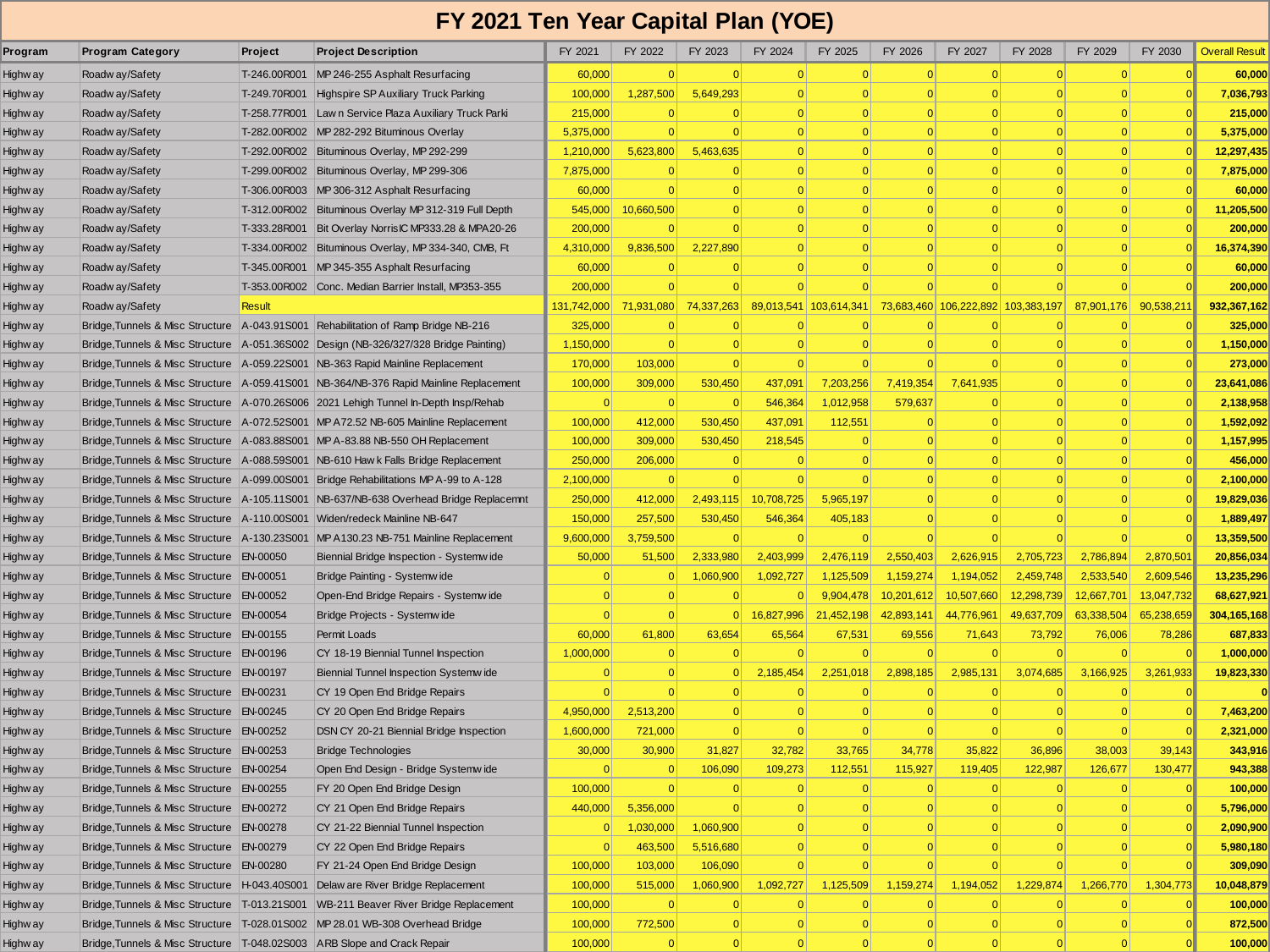#### **Program Program Category Project Project Description** FY 2021 FY 2022 FY 2023 FY 2024 FY 2025 FY 2026 FY 2027 FY 2028 FY 2029 FY 2030 Overall Result Program Program Category Project Project Description FY 2021 Ten Year Capital Plan (YOE)<br>Highway Bridge,Tunnels & Misc Structure T-056.56S001 Pittsburgh Int Bridge Collision Repair 120,000 1,256,600 0 0 0 0 0 0 0 0 0 0 0 0 **EY 2021 Ten Year Capital Plan (YOE)**<br>Highway Bridge,Tunnels & Misc Structure T-056.56S001 Pittsburgh Int Bridge Collision Repair<br>Highway Bridge,Tunnels & Misc Structure T-060.43S001 WB-501/502/503/504 Bridge Painting 1,10 **Program Program Category Project Project Description**<br>Highway Bridge,Tunnels & Misc Structure T-066.56S001 Pittsburgh ht Bridge Collision Repair<br>Highway Bridge,Tunnels & Misc Structure T-060.43S001 UNB-501/502/503/504 Bri **Highway Program Category Project Project Description**<br>
Highway Bridge,Tunnels & Misc Structure T-056.565001 Pittsburgh Int Bridge Collision Repair<br>
Highway Bridge,Tunnels & Misc Structure T-060.435001 WB-501/502/503/5 **Program Program Category Project Project Description**<br>
Highway Bridge,Tunnels & Misc Structure T-056.565001 Pittsburgh Int Bridge Collision Repair<br>
Highway Bridge,Tunnels & Misc Structure T-050.43S001 WB-501/502/503/504 B Highw ay Bridge,Tunnels & Misc Structure T-122.18S002 Allegh Tunnel Transportation Improvement 1,000,000 1,030,000 3,182,700 3,278,181 4,502,035 4,637,096 4,776,209 6,149,369 6,333,850 6,523,866 **41,413,307** Highw ay Bridge,Tunnels & Misc Structure T-130.93S001 Culvert Rehabilitation B-302/B-303 50,000 1,390,500 <sup>0</sup> <sup>0</sup> <sup>0</sup> <sup>0</sup> <sup>0</sup> <sup>0</sup> <sup>0</sup> <sup>0</sup> **1,440,500** Highway Bridge,Tunnels & Misc Structure T-05.585001 Collision Damage Repairs B-483A<br>Highway Bridge,Tunnels & Misc Structure T-109.935001 Donegal Slope Remediation<br>Highway Bridge,Tunnels & Misc Structure T-109.935001 Rehab Highway Bridge,Tunnels & Misc Structure T-199.0205001 Donegal Slope Remediation<br>Highway Bridge,Tunnels & Misc Structure T-109.935001 Rehabilitation of Bridge B-348 MP 109.93<br>Highway Bridge,Tunnels & Misc Structure T-122.18 Highway Bridge,Tunnels & Misc Structure T-196.20S004 Tuscarora Tunnel Rehabilitation B-302/B-303 and the structure T-186.20S004 Alegh Tunnel Transportation Improvement<br>Highway Bridge,Tunnels & Misc Structure T-186.20S004 A Highway Bridge,Tunnels & Misc Structure T-197.48S003 Allegh Tunnel Transportation hyrovement<br>Highway Bridge,Tunnels & Misc Structure T-197.48S003 Culvert Rehabilitation B-302/B-303<br>Highway Bridge,Tunnels & Misc Structure T Highw ay Bridge,Tunnels & Misc Structure T-241.96S001 Redeck Ramp Bridge EB-203 2,650,000 <sup>0</sup> <sup>0</sup> <sup>0</sup> <sup>0</sup> <sup>0</sup> <sup>0</sup> <sup>0</sup> <sup>0</sup> <sup>0</sup> **2,650,000** Highw ay Bridge,Tunnels & Misc Structure T-250.09S001 MP 250.09 EB-311 Overhead Replacement 1,700,000 5,562,000 <sup>0</sup> <sup>0</sup> <sup>0</sup> <sup>0</sup> <sup>0</sup> <sup>0</sup> <sup>0</sup> <sup>0</sup> **7,262,000** Highway Bridge,Tunnels & Misc Structure T-144.065001 MP 274.066 B-140 Mainline Replacement Highway Bridge,Tunnels & Misc Structure T-148.0695001 Tuscarora Tunnel Rehabilitation and the composition and the composition and Highway Bridge,Tunnels & Misc Structure T-126.005004 Tuscarora Tunnel Rehabilitation<br>Highway Bridge,Tunnels & Misc Structure T-197.485003 Blue Mountain/Kittatinny Tunnel Rehabilitation<br>Highway Bridge,Tunnels & Misc Structu Highway Bridge,Tunnels & Misc Structure T-107.48S003 Blue Mountain/Kittatining Tunnel Rehab<br>Highway Bridge,Tunnels & Misc Structure T-241.96S001 Redeck Ramp Bridge EB-203<br>Highway Bridge,Tunnels & Misc Structure T-286.08S00 Highway Bridge,Tunnels & Misc Structure T-21.965001 Redeck Ramp Bridge EB-203<br>Highway Bridge,Tunnels & Misc Structure T-290.098001 MP 250.09 EB-310 Overhead Replacement T-200.000 S.562,000<br>Highway Bridge,Tunnels & Misc St Highway Bridge,Tunnels & Misc Structure T-27:.065001 MP 250.08 EB-311 Overhead Replacement<br>Highway Bridge,Tunnels & Misc Structure T-272.655001 MP 272.65 EB-511 Overhead Replacement<br>Highway Bridge,Tunnels & Misc Structure Highway Bridge,Tunnels & Misc Structure T-226.52S001 MP 230.85 DB-510 Overhead Replacement Highway Bridge,Tunnels & Misc Structure T-285.275001 (EB-540/544/560/601 Bridge Reinarding 200,000 309,000 530,450 218,545 0 0 0 0 Highway Bridge,Tunnels & Misc Structure T-235.275001 MP 347.60 DB-207 Overhead Replacement Highway Bridge,Tunnels & Misc Structure T-296.485001 Design (Redeck ramp Bridge EB-541)<br>Highway Bridge,Tunnels & Misc Structure T-2 Highway Bridge,Tunnels & Misc Structure T-236.485001 Design (Redeck ramp Bridge EB-541)<br>Highway Bridge,Tunnels & Misc Structure T-336.53S002 Elimination of Bridge DB-132 MP 336.53<br>Highway Bridge,Tunnels & Misc Structure T-Highway Bridge,Tunnels & Misc Structure T-349.38S001 MP 349.38 DB-213 Overhead Replacement Highway Bridge,Tunnels & Misc Structure T-346.82S001 MP 349.38 DB-203 OH Replacement Highway Bridge,Tunnels & Misc Structure T-346. Highway Bridge,Tunnels & Misc Structure T-336.535002 Elmination of Bridge DB-132 MP 336.53<br>Highway Bridge,Tunnels & Misc Structure T-346.825001 MP 346.85 DB-203 OH Replacement<br>Highway Bridge,Tunnels & Misc Structure T-346. Highway Bridge, Tunnels & Msc Structure T-346.825001 MP 346.850 DE-2013 OH Replacement<br>Highway Bridge, Tunnels & Msc Structure T-346.825001 MP 346.850 DE-2013 OH Replacement<br>Highway Bridge, Tunnels & Msc Structure T-348.25 Highway Eridge, Tunnels & Msc Structure T-34.265001 MP 349.26 DE-207 Overhead Replacement<br>Highway Bridge, Tunnels & Msc Structure T-34.8.25S001 MP 349.38 DE-213 Overhead Replacement<br>Highway Bridge, Tunnels & Msc Structure Highway Eridge, Tunnels & Msc Structure T-348.255001 MP 349.25 DE-210 Overhead Replacement<br>Highway Bridge, Tunnels & Msc Structure T-348.255001 MP 349.38 DE-210 Overhead Replacement<br>Highway Bridge, Tunnels & Msc Structur Highway Eridge,Tunnels & Msc Structure T-349.385001 MP A48-28 DELO DURICH CHINE (1.0000 1.5000 1.5000 1.000 0 337,653 579,637 597,008 644.397 0 0 2.129,253<br>
Highway Eridge,Tunnels & Msc Structure Result<br>
Highway Total Highway Eridge, Tunnels & Msc Structure Result<br>Highway Total Reconstruction A-031.00T001 MP A53-A47 Total Reconstruction A-037.50T001 MP A53-A44 Total Reconstruction A-037.50T001 MP A53-A44 Total Reconstruction A-037.50 Highway Total Reconstruction A-031.00T001 MP A31-A38 Total Reconstruction A-037.50T001 MP A34-A44 Total Reconstruction<br>
Highway Total Reconstruction A-037.50T001 MP A34-A44 Total Reconstruction 300,000 7,725,000 43,942, Highway Total Reconstruction A-037.50T001 MP A43-A48 Total Reconstruction A-044.070701 MP A43-A48 Total Reconstruction<br>Highway Total Reconstruction A-044.00T001 MP A43-A48 Total Reconstruction 300,000 623,150 5,724,680 54 Highway Total Reconstruction A-044.00T001 MP 443-448 Total Reconstruction 300,000 ε23,150 523,150 54,358 54,224,880 54636 6 (1,304,680 64636 64636 64636 64636 64636 64636 64636 64636 64636 64636 64636 64636 64636 64636 Highway Total Reconstruction A-040.00T001 MP A43-A53 Total Reconstruction 2500,000 2,317,500 9,282,875 2,731,818 2,251.108 17,389,100 158,000 1,738,911 597,000 1,1738,911 597,000 1,1738,911 597,000 1,1738,911 597,000 1 Highway Total Reconstruction - 1-049.00T001 MP 49-53 Total Reconstruction - 1-00,000 1.545,000 2.1222,382 17,592,905 7,025,201 1.001.3046 8.117,168 1.101.3416 0 49.201,729<br>Highway Total Reconstruction EN-00048 Total Rec Highway Total Reconstruction EN-00048 Total Reconstruction T-053.00T001 MP 40-48 Total Reconstruction T-053.00T001 MP 40-48 Total Reconstruction PHONe ay Total Reconstruction T-028.457001 2,185,699 1,325,699 1,41.79 3,825, Highway Total Reconstruction T-057.00T001 MP 49-53 Total Reconstruction T-059.00T001 MP 49-53 Total Reconstruction T-028.45700 1,1570,000 1,1575,000 1,1575,000 1,1575,000 1,1575,000 1,1575,000 1,1575,000 1,1576,000 1,1576, Highway Total Reconstruction T-099.00T001 MP 99-109 Total Reconstruction T-099.00T002 MP 99-109 Total Reconstruction T-099.00Total Reconstruction T-099.00Total Reconstruction T-099.00Total Reconstruction T-099.00Total Reco Highw ay Total Reconstruction T-129.00T001 MP 126.07-133.78 Total Reconstruction 1,000,000 5,737,100 58,402,545 54,089,987 4,952,239 <sup>0</sup> <sup>0</sup> <sup>0</sup> <sup>0</sup> <sup>0</sup> **124,181,870** Highw ay Total Reconstruction T-149.50T002 MP 149-155 Total Reconstruction 890,000 <sup>0</sup> <sup>0</sup> <sup>0</sup> <sup>0</sup> <sup>0</sup> <sup>0</sup> <sup>0</sup> <sup>0</sup> <sup>0</sup> **890,000** Highway Total Reconstruction T-058.00T001 MP 57.5- 67.9 Total Reconstruction T-058.00T001 MP 57.5- 67.9 Total Reconstruction T-099.00T002 MP 99-109 Total Reconstruction T-099.00T002 MP 99-109 Total Reconstruction 1,910,00 Highway Total Reconstruction T-302.00T001 MP 302-308 Total Reconstruction 1,910,000 1,900,000 1,1910,000 1,1970,000 1,1970,000 1,1970,000 1,1970,000 1,1970,000 1,1970,000 1,1970,000 1,1970,000 1,1970,000 1,1970,000 1,1970, Highway Total Reconstruction T-308.00T001 MP 308-312 Total Reconstruction T-439.007001 MP 126.07-133.78 Total Reconstruction T-139.00T001 MP 126.07-133.78 Total Reconstruction T-139.00T001 MP 126.07-133.78 Total Reconstruc Highw ay Total Reconstruction T-312.00T003 MP 312 - 319 Total Reconstruction 1,000,000 1,030,000 2,121,800 <sup>0</sup> <sup>0</sup> <sup>0</sup> <sup>0</sup> <sup>0</sup> <sup>0</sup> <sup>0</sup> **4,151,800** Highway Total Reconstruction T-319.00T001 MP 319.78-326.18 Total Reconstruction F-319.00T001 MP 319.78-326.18 Total Reconstruction T-319.00T001 MP 319.78-326.18 Total Reconstruction T-319.00T001 MP 302-305 Total Reconstr Highway Total Reconstruction T-398.07001 MP 303-305 Total Reconstruction T-398.07001 MP 303-305 Total Reconstruction T-302.007001 MP 303-345 Total Reconstruction T-302.007001 MP 303-345 Total Reconstruction T-308.07001 MP Highway Total Reconstruction T-302.007001 MP303-308 Total Reconstruction 2,00000 1,030,000 10,222,750 1,1060,600 10,222,750 1,1060,600 10,222,750 1,1050,600 10,222,750 1,1050,600 10,227,750 1,1050,600 10,000 10,000 10 10 1 Highw ay Interchanges EN-00061 I/C Rehabilitations - Systemw ide <sup>0</sup> 10,300 10,609 10,927 11,255 11,593 11,941 12,299 12,668 13,048 **104,639 F O F O FY 2021 Ten Year Capital Plan (YOE)**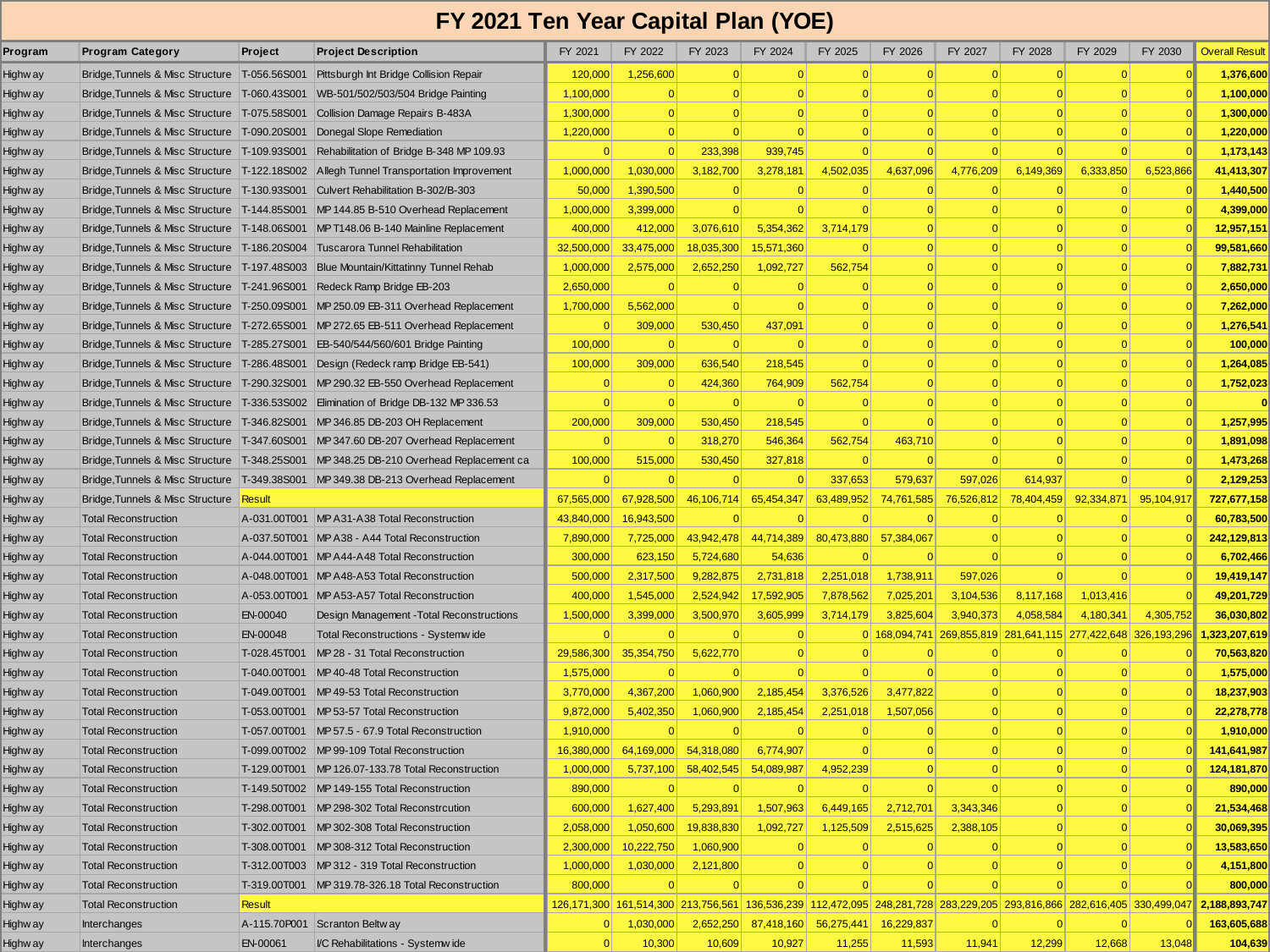## **FY 2021 Ten Year Capital Plan (YOE)**

|          | FY 2021 Ten Year Capital Plan (YOE) |               |                                                |            |                 |                 |                         |                |                |                 |                 |                |            |                       |
|----------|-------------------------------------|---------------|------------------------------------------------|------------|-----------------|-----------------|-------------------------|----------------|----------------|-----------------|-----------------|----------------|------------|-----------------------|
| Program  | <b>Program Category</b>             | Project       | <b>Project Description</b>                     | FY 2021    | FY 2022         | FY 2023         | FY 2024                 | FY 2025        | FY 2026        | FY 2027         | FY 2028         | FY 2029        | FY 2030    | <b>Overall Result</b> |
| Highw ay | Interchanges                        | EN-00115      | All Electronic Tolling Conversion              | 18,500,000 | 25,750,000      | 67,897,600      | 69,934,528              | 28, 137, 720   | 61,441,526     | 44,179,935      | 54,114,450      | 40,536,643     | 20,876,371 | 431,368,773           |
| Highw ay | Interchanges                        | EN-00232      | D/B Fiber Optic Netw ork Installation          | 20,440,000 | 20,394,000      | $\Omega$        | $\Omega$                | $\Omega$       | $\overline{0}$ | $\Omega$        | $\Omega$        | $\overline{0}$ |            | 40,834,000            |
| Highw ay | Interchanges                        | T-063.10P001  | MP 63.10 Interchange at SR 130                 | 0          | $\Omega$        | $\Omega$        | 0                       | $\Omega$       | $\overline{0}$ | $\vert 0 \vert$ | 368,962         | 380,031        | 391,432    | 1,140,425             |
| Highw ay | Interchanges                        | T-331.60P002  | Lafayette Street Interchange at MP331.60       | 20,000     | 515,000         | 1,326,125       | 2,513,272               | 33,765,264     | 28,981,852     | 5,970,261       | $\vert 0 \vert$ | $\overline{0}$ |            | 73,091,775            |
| Highw ay | Interchanges                        | T-355.00P001  | I-95 I/C - Stage 1                             | 3,960,000  | 1,184,500       | 1,113,945       | 1,147,363               | 1,181,784      | 1,217,238      | 1,253,755       | 1,291,368       | 63,339         | 65,239     | 12,478,530            |
| Highw ay | Interchanges                        |               | T-355.00P002   I-95 VC - Stage 2               | 9,810,000  | 42,024,000      | 51,878,010      | 25, 132, 721            | 82,162,143     | 5,100,806      | 5,015,020       | $\mathbf{0}$    | $\overline{0}$ |            | 221,122,700           |
| Highw ay | Interchanges                        | <b>Result</b> |                                                | 52,730,000 | 90,907,800      | 124,878,539     | 186,156,972 201,533,608 |                | 112,982,851    | 56.430.912      | 55,787,079      | 40,992,680     | 21,346,089 | 943,746,529           |
| Highw ay | <b>Highway Miscellaneous</b>        |               | A-020.00M001 TEOITS MP A20-A131 DMS Pre-entry  | 1,003,169  | $\Omega$        | $\Omega$        | $\Omega$                | $\Omega$       | $\mathbf{0}$   | $\Omega$        | $\Omega$        | $\overline{0}$ |            | 1,003,169             |
| Highw ay | <b>Highway Miscellaneous</b>        | A-056.00M001  | TEOITS DMS Pre-Entry A56-A95 & PennDOT D5      | 1,700,000  | 618,000         | 0               | 0                       | $\Omega$       | $\overline{0}$ | 0               | 0               | $\overline{0}$ |            | 2,318,000             |
| Highw ay | <b>Highway Miscellaneous</b>        | A-070.26M001  | <b>TEOTEC Lehigh Tunnel Traffic Management</b> | 250,000    | 257,500         | 212,180         | 0                       | $\Omega$       | $\overline{0}$ | 0               | $\vert 0 \vert$ | $\overline{0}$ |            | 719,680               |
| Highw ay | <b>Highway Miscellaneous</b>        | EN-00031      | <b>TEOENG Systemw ide Traffic Studies</b>      | 1,290,000  | 1,266,900       | 1,113,945       | 1,147,363               | 1,181,784      | 1,217,238      | 1,253,755       | 1,291,368       | 1,330,109      |            | 11,092,461            |
| Highw ay | <b>Highway Miscellaneous</b>        | EN-00037      | PLN PennDOT/Agency Coordination                | 270,000    | 463,500         | 477,405         | 491,727                 | 506,479        | 521,673        | 537,324         | 553,443         | 570,047        | 587,148    | 4,978,746             |
| Highw ay | <b>Highway Miscellaneous</b>        | EN-00062      | CON Engineer Project Document System           | 500,000    | 103,000         | $\Omega$        | 0                       | $\Omega$       | $\overline{0}$ | $\Omega$        | $\Omega$        | $\overline{0}$ |            | 603,000               |
| Highw ay | <b>Highway Miscellaneous</b>        | EN-00064      | PLN Engineer Project Audit Services            | 250,000    | 257,500         | 265,225         | 273,182                 | 281,377        | 289,819        | 298,513         | 307,468         | 316,693        | 326,193    | 2,865,970             |
| Highw ay | <b>Highway Miscellaneous</b>        | EN-00092      | DSN Systemw ide Engineer Automation            | 100,000    | $\Omega$        | 0               | 0                       | $\Omega$       | $\overline{0}$ | 0               | 0               | $\overline{0}$ |            | 100,000               |
| Highw ay | <b>Highway Miscellaneous</b>        | EN-00132      | TEOENG MP 10-28 Traffic Count Data             | 170,000    | $\Omega$        | $\vert 0 \vert$ | $\Omega$                | $\Omega$       | $\overline{0}$ | $\vert 0 \vert$ | $\Omega$        | $\overline{0}$ |            | 170,000               |
| Highw ay | <b>Highway Miscellaneous</b>        | EN-00151      | <b>TEOENG Systemw ide Pavement Markings</b>    | 826,000    | 1,061,930       | 1,624,238       | 1,672,965               | 1,723,154      | 1,774,849      | 1,828,094       | 1,882,937       | 1,939,425      | 1,997,608  | 16,331,199            |
| Highw ay | <b>Highway Miscellaneous</b>        | EN-00156      | PLN Engineering Project Claims                 | 100,000    | 103,000         | 106,090         | 109,273                 | 112,551        | 115,927        | 119,405         | 122,987         | 126,677        | 130,477    | 1,146,388             |
| Highw ay | <b>Highway Miscellaneous</b>        | EN-00157      | <b>STEENV Engineer Projects Monitoring</b>     | 250,000    | 515,000         | 530,450         | 546,364                 | 562,754        | 579,637        | 597,026         | 614,937         | 633,385        | 652,387    | 5,481,940             |
| Highw ay | <b>Highway Miscellaneous</b>        | EN-00165      | TEOENG Systemw ide Major Guide Sign Plan       | 560,000    | 685,980         | 706,559         | 727,756                 | 749,589        | 772,077        | 795,239         | 819,096         | 843,669        | 868,979    | 7,528,944             |
| Highw ay | <b>Highway Miscellaneous</b>        | EN-00168      | DSN Systemwide Planning Design                 | 0          | 1,967,300       | 2,291,544       | 2,360,290               | 2,431,099      | 2,469,254      | 2,543,331       | 2,619,631       | 2,698,220      | 2,779,167  | 22,159,837            |
| Highw ay | <b>Highway Miscellaneous</b>        | EN-00173      | PLN Systemw ide Planning                       | 0          | 6,695,000       | 6,895,850       | 7,102,726               | 7,315,807      | 7,941,027      | 8,179,258       | 8,424,636       | 8,677,375      | 8,937,696  | 70,169,376            |
| Highw ay | <b>Highway Miscellaneous</b>        | EN-00175      | GEO Systemw ide Planning - Geotech             | 0          | 41,200          | 1,197,120       | 1,233,033               | 1,270,024      | 1,308,125      | 1,347,369       | 1,387,790       | 1,429,423      | 1,472,306  | 10,686,389            |
| Highw ay | <b>Highway Miscellaneous</b>        | EN-00178      | TEOTEC FY16-18 Traffic Operation Studies       | 136,000    | 138,249         | $\Omega$        | $\Omega$                | $\Omega$       | $\overline{0}$ | $\Omega$        | $\Omega$        | $\overline{0}$ |            | 274,249               |
| Highw ay | <b>Highway Miscellaneous</b>        | EN-00181      | TEOTEC FY19-21 Traffic Operations              | 396,000    | 285,310         | $\Omega$        | $\Omega$                |                | $\Omega$       | $\Omega$        | $\Omega$        | $\overline{0}$ |            | 681,310               |
| Highw ay | <b>Highway Miscellaneous</b>        | EN-00186      | TEOENG Systemw ide Planning - Traffic          | 0          | $\Omega$        | 4,243,600       | 5,463,635               | 11,480,190     | 11,824,596     | 12,179,333      | 0               | $\overline{0}$ |            | 45,191,354            |
| Highw ay | <b>Highway Miscellaneous</b>        | EN-00203      | <b>TEOITS ATMS Deployment</b>                  | 515,000    | 515,000         | 530,450         | $\Omega$                | $\Omega$       | $\overline{0}$ | $\vert 0 \vert$ | $\Omega$        | $\overline{0}$ |            | 1,560,450             |
| Highw ay | <b>Highway Miscellaneous</b>        | EN-00204      | <b>TEOTEC Incident Management Initiatives</b>  | 285,000    | 257,500         | 265,225         | 273,182                 | 281,377        | 289,819        | 298,513         | 307,468         | 316,693        | 326,193    | 2,900,970             |
| Highw ay | <b>Highway Miscellaneous</b>        | EN-00205      | <b>TEOTEC Connected Vehicles/Fleet Study</b>   | 200,000    | 206,000         | $\Omega$        | 0                       | $\Omega$       | $\overline{0}$ | 0               | $\vert 0 \vert$ | $\overline{0}$ |            | 406,000               |
| Highw ay | <b>Highway Miscellaneous</b>        | EN-00220      | <b>TEOITS Truck Parking - Federal Funds</b>    | 1,200,000  | $\Omega$        | $\Omega$        | 0                       | $\Omega$       | $\overline{0}$ | $\Omega$        | $\Omega$        | $\overline{0}$ |            | 1,200,000             |
| Highw ay | <b>Highway Miscellaneous</b>        | EN-00221      | STEMS4 FY18 Stormw ater Projects               | 20,000     | $\Omega$        | $\Omega$        | $\Omega$                | $\Omega$       | $\mathbf{0}$   | $\Omega$        | $\Omega$        | $\overline{0}$ |            | 20,000                |
| Highw ay | <b>Highway Miscellaneous</b>        | EN-00227      | <b>TEOENG PTC Probe Data</b>                   | 240,000    | 74,831          | 342,671         | 0                       | $\Omega$       | $\overline{0}$ | 0               | $\overline{0}$  | $\overline{0}$ |            | 657,501               |
| Highw ay | <b>Highway Miscellaneous</b>        | EN-00230      | CON Systemw ide Engineering Automation         | 1,950,000  | 2,235,100       | 3,893,503       | 4,644,090               | 3,376,526      | 2,318,548      | 2.388.105       | $\Omega$        | $\overline{0}$ |            | 20,805,872            |
| Highw ay | <b>Highway Miscellaneous</b>        | EN-00235      | STE Systemw ide Planning                       | 550,000    | 566,500         | 3,660,105       | 3,769,908               | 3,883,005      | 3,999,496      | 4,119,480       | 4,243,065       | 4,370,357      | 4,501,467  | 33,663,384            |
| Highw ay | <b>Highway Miscellaneous</b>        | EN-00237      | GEO Geotechnical Projects - FY20-FY21          | 213,400    | 307,352         | $\Omega$        | $\Omega$                | $\Omega$       | $\Omega$       | $\Omega$        | $\Omega$        | $\overline{0}$ |            | 520,752               |
| Highw ay | Highw ay Miscellaneous              | EN-00240      | PLN FY19-24 Systemwide Transp Planning         | 2.100.000  | 3,811,000       | 3,925,330       | $\Omega$                |                | $\Omega$       | n               | $\Omega$        | $\Omega$       |            | 9,836,330             |
| Highw ay | Highw ay Miscellaneous              | EN-00246      | TEOTEC Auto WZ Speed Enforcement Pilot         | 500,000    | 0               | 0               | 0                       | $\overline{0}$ | 0              | 0               | 0               | $\mathbf{0}$   | 0          | 500,000               |
| Highw ay | Highw ay Miscellaneous              | EN-00249      | PLN FY20 GCE Engineer Services                 | 550,000    | $\vert 0 \vert$ | 0               | 0                       | 0              | 0              | 0               | 0               | $\mathbf{0}$   | 0          | 550,000               |
| Highw ay | <b>Highway Miscellaneous</b>        | EN-00256      | STEDSW Drainage/Stormw ater FY20-21            | 100,000    | 0               | 0               | 0                       | 0              | 0              | 0               | 0               | 0              |            | 100,000               |
| Highw ay | Highw ay Miscellaneous              | EN-00257      | STETRE Tree Clearing FY20                      | 50,000     | 66,950          | 0               | 0                       | 0              | 0              | 0               | 0               | 0              |            | 116,950               |
| Highw ay | Highw ay Miscellaneous              | EN-00258      | <b>TEOENG NEE Sign Structure Replacement</b>   | 0          | 103,000         | 0               | 0                       | $\overline{0}$ | 0              | 0               | $\overline{0}$  | 0              |            | 103,000               |
| Highw ay | Highw ay Miscellaneous              | EN-00260      | DSN Eng Autom/PAMS Systemwide FY20-21          | 500,000    | $\Omega$        | 0               | 0                       | 0              | 0              | 0               | 0               | 0              | $\Omega$   | 500,000               |
| Highw ay | Highw ay Miscellaneous              | EN-00261      | TEOENG Mainline Sign Structure Replacem.       | 0          | 2,080,600       | 2,143,018       | 0                       | 0              | 0              | 0               | 0               | 0              |            | 4,223,618             |
| Highw ay | Highw ay Miscellaneous              | EN-00262      | <b>TEOENG Wrong Way Study Implementation</b>   | 0          | 103,000         | 0               | 0                       | $\Omega$       | 0              | 0               | 0               | 0              |            | 103,000               |
| Highw ay | Highw ay Miscellaneous              | EN-00263      | STEMS4 MS4 FY20-21                             | 300,000    | 206,000         | 0               | $\overline{0}$          | $\overline{0}$ | $\overline{0}$ | 0               | $\mathbf{0}$    | 0              |            | 506,000               |
| Highw ay | <b>Highway Miscellaneous</b>        | EN-00264      | CON Construction Eng Auto Systemwide           | 0          | 206,000         | 212,180         | 983,454                 | 1,012,958      | 2,782,258      | 2,865,726       | 5,411,445       | 5,573,788      | 5,741,002  | 24,788,811            |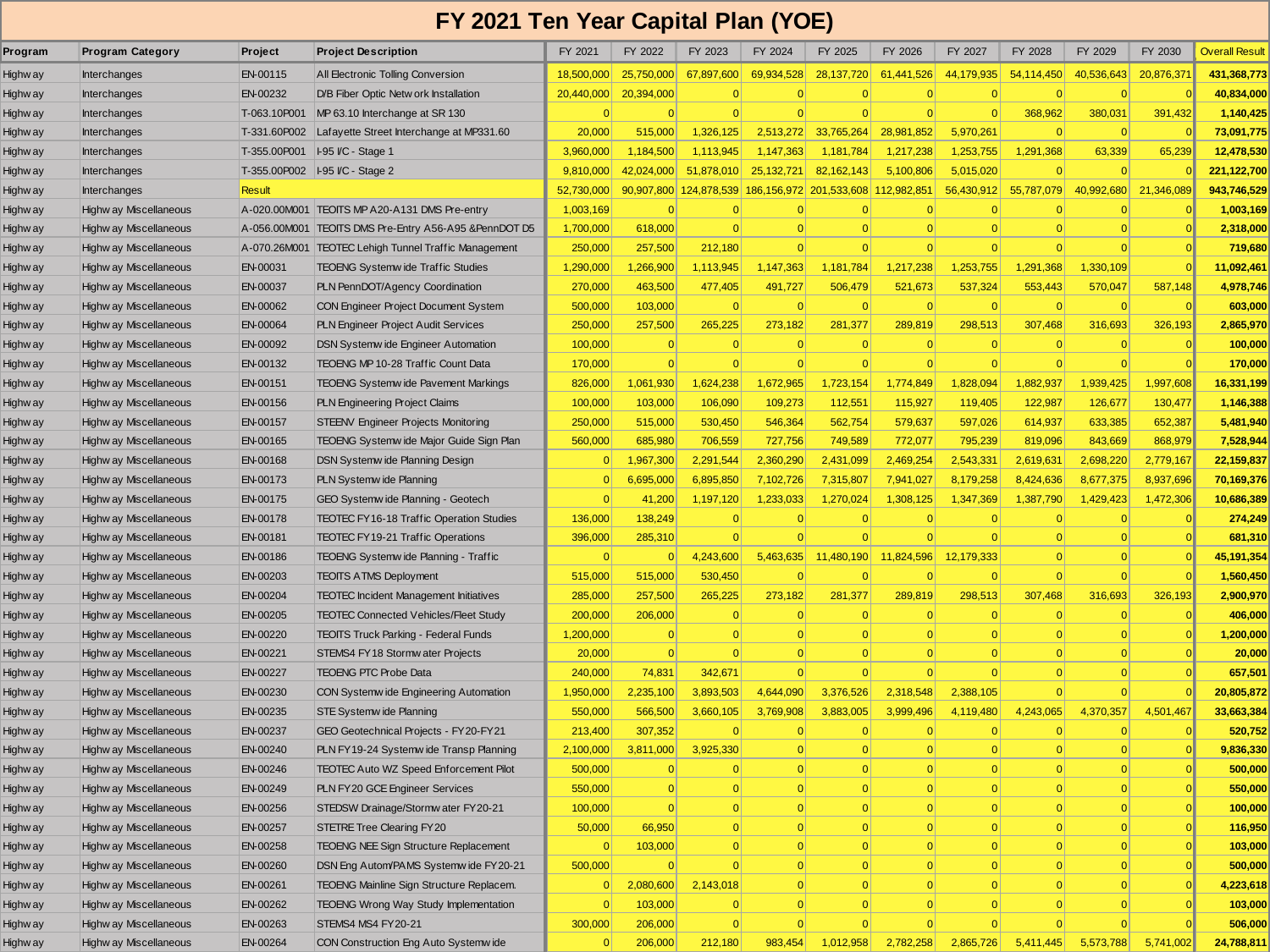|             |                                 |               | FY 2021 Ten Year Capital Plan (YOE)                 |                |                                                                         |                       |                |                |                |                                                        |                 |                                  |            |                       |
|-------------|---------------------------------|---------------|-----------------------------------------------------|----------------|-------------------------------------------------------------------------|-----------------------|----------------|----------------|----------------|--------------------------------------------------------|-----------------|----------------------------------|------------|-----------------------|
| Program     | <b>Program Category</b>         | Project       | <b>Project Description</b>                          | FY 2021        | FY 2022                                                                 | FY 2023               | FY 2024        | FY 2025        | FY 2026        | FY 2027                                                | FY 2028         | FY 2029                          | FY 2030    | <b>Overall Result</b> |
| Highw ay    | <b>Highway Miscellaneous</b>    | EN-00265      | TEOENG Carlisle I/C Signage and Pavement            | $\Omega$       | 780,225                                                                 | $\Omega$              | $\Omega$       | 0              | $\Omega$       | $\mathbf{0}$                                           | 0               | 0                                |            | 780,225               |
| Highw ay    | Highw ay Miscellaneous          | EN-00266      | <b>TEOITS Western ITS Gaps</b>                      | 350,000        | 412,000                                                                 | 2,333,980             | 2,403,999      | $\Omega$       | $\Omega$       | $\mathbf{0}$                                           | $\vert 0 \vert$ | 0                                |            | 5,499,979             |
| Highw ay    | <b>Highway Miscellaneous</b>    | EN-00267      | <b>TEOITS Central ITS Gaps</b>                      | 206,000        | 206,000                                                                 | 1,166,990             | 1,857,636      | $\Omega$       | $\Omega$       | $\mathbf{0}$                                           | $\overline{0}$  | $\overline{0}$                   |            | 3,436,626             |
| Highw ay    | Highw ay Miscellaneous          | EN-00268      | TEOITS Eastern ITS Gaps (D4-D5)                     | 350,000        | 412,000                                                                 | 2,333,980             | 2,403,999      | $\Omega$       | $\Omega$       | $\Omega$                                               | 0               | 0                                |            | 5,499,979             |
| Highw ay    | <b>Highway Miscellaneous</b>    | EN-00269      | <b>TEOTEC WZ Lane Reservation System</b>            | $\overline{0}$ | 412,000                                                                 | $\vert 0 \vert$       | $\Omega$       | $\Omega$       | 0              | $\mathbf{0}$                                           | $\vert 0 \vert$ | 0                                |            | 412,000               |
| Highw ay    | Highw ay Miscellaneous          | EN-00275      | PLN FY21-25 Engineering Training                    | 350,000        | 360,500                                                                 | 371,315               | 382,454        | 393,928        | 0              | $\mathbf{0}$                                           | $\overline{0}$  | 0                                |            | 1,858,198             |
| Highw ay    | Highw ay Miscellaneous          | ES-02021      | PLN FY21 GCE CP Engineer Services                   | 3,600,000      | $\Omega$                                                                | $\Omega$              | $\Omega$       | $\Omega$       | $\Omega$       | $\Omega$                                               | $\vert 0 \vert$ | 0                                |            | 3,600,000             |
| Highw ay    | Highw ay Miscellaneous          |               | T-122.18M001   TEOTEC Allegheny/Blue Kit Tunnel TM  | $\Omega$       | 309,000                                                                 | 318,270               | $\Omega$       | $\Omega$       | $\Omega$       | $\Omega$                                               | $\Omega$        | 0                                |            | 627,270               |
| Highw ay    | <b>Highway Miscellaneous</b>    | <b>Result</b> |                                                     | 21,930,569     | 28,089,926                                                              | 41, 161, 223          | 37,847,037     | 36,562,604     | 38,204,341     | 39,350,471                                             | 27,986,272      | 28,825,860                       | 28,320,624 | 328,278,926           |
| Highw ay    | Result                          |               |                                                     | 400,138,869    | 420,371,606 500,240,300 515,008,136 517,672,600 547,913,966 561,760,291 |                       |                |                |                |                                                        | 559,377,873     | 532,670,992 565,808,889          |            | 5,120,963,522         |
| <b>FEMO</b> | Re-capitalization               | EN-00009      | Replace Generators at Various Locations             | 360,000        | 741,600                                                                 | 763,848               | 786,763        | 810,366        | 834,677        | 859,718                                                | 885,509         | 912,074                          | 939,437    | 7,893,993             |
| <b>FEMO</b> | Re-capitalization               | EN-00209      | Communications Tow er Inspection & Repair           | 180,000        | 185,400                                                                 | 190,962               | 196,691        | 202,592        | 208,669        | 214,929                                                | 221,377         | 228,019                          | 234,859    | 2,063,498             |
| <b>FEMO</b> | Re-capitalization               | Result        |                                                     | 540,000        | 927,000                                                                 | 954,810               | 983,454        | 1,012,958      | 1,043,347      | 1,074,647                                              | 1,106,886       | 1,140,093                        | 1,174,296  | 9,957,491             |
| <b>FEMO</b> | Sustainment                     | EN-00210      | Facility Security - Systemwide                      | 550,000        | 1,277,200                                                               | 1,315,516             | 262,254        | 270,122        | 278,226        | 286,573                                                | 295,170         | 304,025                          | 313,146    | 5,152,231             |
| FEMO        | Sustainment                     | EN-00211      | FY 17-21 Maintenance & Improvements                 | 2,350,000      | $\overline{0}$                                                          | $\vert 0 \vert$       | $\overline{0}$ | $\overline{0}$ | $\overline{0}$ | $\vert 0 \vert$                                        | $\overline{0}$  | $\overline{0}$                   |            | 2,350,000             |
| <b>FEMO</b> | Sustainment                     | EN-00212      | Future Year Maintenance & Improvements              | $\Omega$       | $\vert 0 \vert$                                                         | 0                     | 0              | 0              | 0              | 7,880,745                                              | 8,117,168       | 8,360,683                        | 8,611,503  | 32,970,098            |
| <b>FEMO</b> | Sustainment                     | EN-00213      | FY17-21 Furniture, Fixtures & Equipment             | 300,000        | $\Omega$                                                                | $\Omega$              | $\overline{0}$ | $\Omega$       | $\overline{0}$ | $\vert 0 \vert$                                        | $\vert 0 \vert$ | $\Omega$                         |            | 300,000               |
| FEMO        | Sustainment                     | EN-00214      | Future Year Furniture, Fixtures & Eqpmnt            | $\Omega$       | $\Omega$                                                                | $\Omega$              | $\Omega$       | 0              | $\Omega$       | 358,216                                                | 368,962         | 380,031                          | 391,432    | 1,498,641             |
| <b>FEMO</b> | Sustainment                     | EN-00241      | FY 19-23 Facility Repairs                           | 350,000        | 2,523,500                                                               | 2,599,205             | $\Omega$       | $\Omega$       | $\Omega$       | $\mathbf{0}$                                           | $\vert 0 \vert$ | 0                                |            | 5,472,705             |
| <b>FEMO</b> | Sustainment                     | EN-00242      | FY 22-26 Maintenance & Improvements                 | $\mathbf 0$    | 6,180,000                                                               | 6,365,400             | 7,211,998      | 7,428,358      | 7,651,209      | $\vert 0 \vert$                                        | 0               | 0                                |            | 34,836,965            |
| <b>FEMO</b> | Sustainment                     | EN-00243      | FY 22-26 Furniture, Fixtures & Equipment            | $\overline{0}$ | 309,000                                                                 | 318,270               | 327,818        | 337,653        | 347,782        | $\mathbf{0}$                                           | 0               | 0                                |            | 1,640,523             |
| <b>FEMO</b> | Sustainment                     | EN-00244      | FY 24-28 Facility Repairs                           | $\Omega$       | $\vert 0 \vert$                                                         | 0                     | 2,677,181      | 2,757,497      | 2,840,221      | 2,925,428                                              | 3,013,191       | 6,397,189                        | 6,589,105  | 27,199,812            |
| <b>FEMO</b> | Sustainment                     | Result        |                                                     | 3,550,000      | 10,289,700                                                              | 10,598,391            | 10,479,252     | 10,793,629     | 11,117,438     | 11,450,962                                             | 11,794,490      | 15,441,927                       | 15,905,185 | 111,420,975           |
| <b>FEMO</b> | Compliance                      | EN-00247      | <b>Facility Environmental Compliance</b>            | 2,500,000      | 1,648,000                                                               | 3,941,244             | 3,753,517      | 3,883,005      | 4,271,925      | 4,417,993                                              | 4,550,533       | 4,687,049                        | 4,827,661  | 38,480,928            |
| <b>FEMO</b> | Compliance                      | Result        |                                                     | 2,500,000      | 1,648,000                                                               | 3,941,244             | 3,753,517      | 3,883,005      | 4,271,925      | 4,417,993                                              | 4,550,533       | 4,687,049                        | 4,827,661  | 38,480,928            |
| <b>FEMO</b> | New Energy Initiative           | EN-00065      | PSU Energy and Facility Assessment Prog             | 537,936        | 554,074                                                                 | 570,696               | 587,817        | 605,452        | 623,615        | 642,324                                                | 661,593         | 681,441                          | 704,578    | 6,169,526             |
| <b>FEMO</b> | New Energy Initiative           | EN-00101      | <b>Energy Conservation Initiatives</b>              | 100,000        | 386,250                                                                 | 397,838               | 409,773        | 422,066        | 434,728        | 447,770                                                | 461,203         | 475,039                          | 521,909    | 4,056,574             |
| <b>FEMO</b> | New Energy Initiative           | EN-00102      | Green Pow er Initiatives                            | 1,200          | 1,236                                                                   | 1,273                 | 1,311          | 1,351          | 1,391          | 1,433                                                  | 1,476           | 1,520                            | 1,566      | 13,757                |
| <b>FEMO</b> | New Energy Initiative           | EN-00121      | Repair High Mast Lighting - Various Sites           | 50,000         | 247,200                                                                 | 254,616               | 262,254        | 270,122        | 278,226        | 286,573                                                | 295,170         | 304,025                          | 313,146    | 2,561,331             |
| <b>FEMO</b> | New Energy Initiative           | EN-00169      | <b>Building Automation System Controls</b>          | 50,000         | 618,000                                                                 | 636,540               | 327,818        | 225,102        | 231,855        | 238,810                                                | 245,975         | 253,354                          | 260,955    | 3,088,409             |
| <b>FEMO</b> | New Energy Initiative           | EN-00215      | Roadw ay Lighting Replacements Systemwide           | 50,000         | 494,400                                                                 | 509,232               | 524,509        | 540,244        | 556,452        | 573,145                                                | 590,339         | 608,050                          | 626,291    | 5,072,662             |
| <b>FEMO</b> | New Energy Initiative           | T-122.18F004  | Allegheny Tunnel Lighting Replacement               | 8,050,000      | $\overline{0}$                                                          | $\vert 0 \vert$       | $\overline{0}$ | $\overline{0}$ | $\Omega$       | $\vert 0 \vert$                                        | $\overline{0}$  | $\overline{0}$                   |            | 8,050,000             |
| <b>FEMO</b> | New Energy Initiative           | Result        |                                                     | 8,839,136      | 2,301,160                                                               | 2,370,195             | 2,113,483      | 2,064,336      | 2.126.266      | 2,190,054                                              | 2,255,756       | 2,323,429                        | 2,428,444  | 29,012,259            |
| <b>FEMO</b> | <b>Facilities Design</b>        | A-070.60F001  | <b>Eastern Region Training Facility</b>             | 1,000,000      | 2,060,000                                                               | $\Omega$              | $\Omega$       |                | $\Omega$       | $\Omega$                                               | $\Omega$        | $\Omega$                         |            | 3,060,000             |
| FEMO        | <b>Facilities Design</b>        | EN-00216      | Future Year Maintenance Shed Replacement            | 10,000         | 10,300                                                                  | 9,664,799             | 6,009,999      | 11,367,639     | 17,389,111     | 9,671,824                                              | 17,833,171      | 13,427,763                       | 7,306,730  | 92,691,335            |
| <b>FEMO</b> | <b>Facilities Design</b>        | EN-00217      | FY 18-22 Design/Construction Projects               | 4.225.000      | 5.845.250                                                               | $\Omega$              | $\Omega$       |                | $\Omega$       | $\Omega$                                               |                 |                                  |            | 10,070,250            |
| <b>FEMO</b> | <b>Facilities Design</b>        | EN-00218      | Future Year Design/Const Projects                   | 0              | 0                                                                       | 4,455,780             | 6,709,344      |                |                | 6,190,298 12,172,378 10,149,445 11,068,865             |                 | 9,500,776                        | 3,261,933  | 63,508,818            |
| <b>FEMO</b> | <b>Facilities Design</b>        | EN-00271      | Satellite Salt Sheds                                | 300,000        | 0                                                                       | 0                     | 0              | 0              | $\Omega$       | $\mathbf 0$                                            | 0               | 0                                |            | 300,000               |
| <b>FEMO</b> | <b>Facilities Design</b>        |               | T-063.22F003 New Harrison City Maintenance Facility | 100,000        | 0                                                                       | 0                     | 0              | 0              | 0              | 0                                                      | 0               | 0                                |            | 100,000               |
| <b>FEMO</b> | <b>Facilities Design</b>        | T-288.33F004  | New Bow mansville Maintenance Facility              | 300,000        | 927,000                                                                 | 1,273,080             | 3,059,636      | 3,489,077      | 0              | 0                                                      | 0               | 0                                |            | 9,048,793             |
| <b>FEMO</b> | <b>Facilities Design</b>        |               | T-316.89F001 New Devault Maintenance Facility       | 1,100,000      | 10,300,000                                                              | 8,487,200             | 0              | 0              | 0              | 0                                                      | 0               | 0                                |            | 19,887,200            |
| <b>FEMO</b> | <b>Facilities Design</b>        | Result        |                                                     | 7,035,000      | 19,142,550                                                              |                       |                |                |                | 23,880,859 15,778,978 21,047,015 29,561,489 19,821,268 |                 | 28,902,036 22,928,538 10,568,663 |            | 198,666,396           |
| <b>FEMO</b> | <b>Result</b>                   |               |                                                     | 22,464,136     |                                                                         | 34,308,410 41,745,498 | 33,108,684     | 38,800,944     | 48,120,465     | 38,954,925                                             | 48,609,702      | 46,521,037                       | 34,904,248 | 387,538,049           |
|             | Fleet Equipment Fleet Equipment | FE-2020       | Fleet Equipment FY2020                              | 2,261,547      | $\vert 0 \vert$                                                         | $\mathbf 0$           | $\mathbf 0$    | $\mathbf 0$    | 0              | $\overline{0}$                                         | $\vert 0 \vert$ | 0                                |            | 2,261,547             |
|             | Fleet Equipment Fleet Equipment | FE-2021       | Fleet Equipment FY2021                              | 15,262,250     | 0                                                                       | 0                     | 0              | 0              | 0              | 0                                                      | 0               | 0                                |            | 15,262,250            |
|             | Fleet Equipment Fleet Equipment | FE-2022       | Fleet Equipment FY2022                              |                | 0 12,996,025                                                            | 0                     | 0              | 0              | 0              | 0                                                      | 0               | 0                                | $\Omega$   | 12,996,025            |